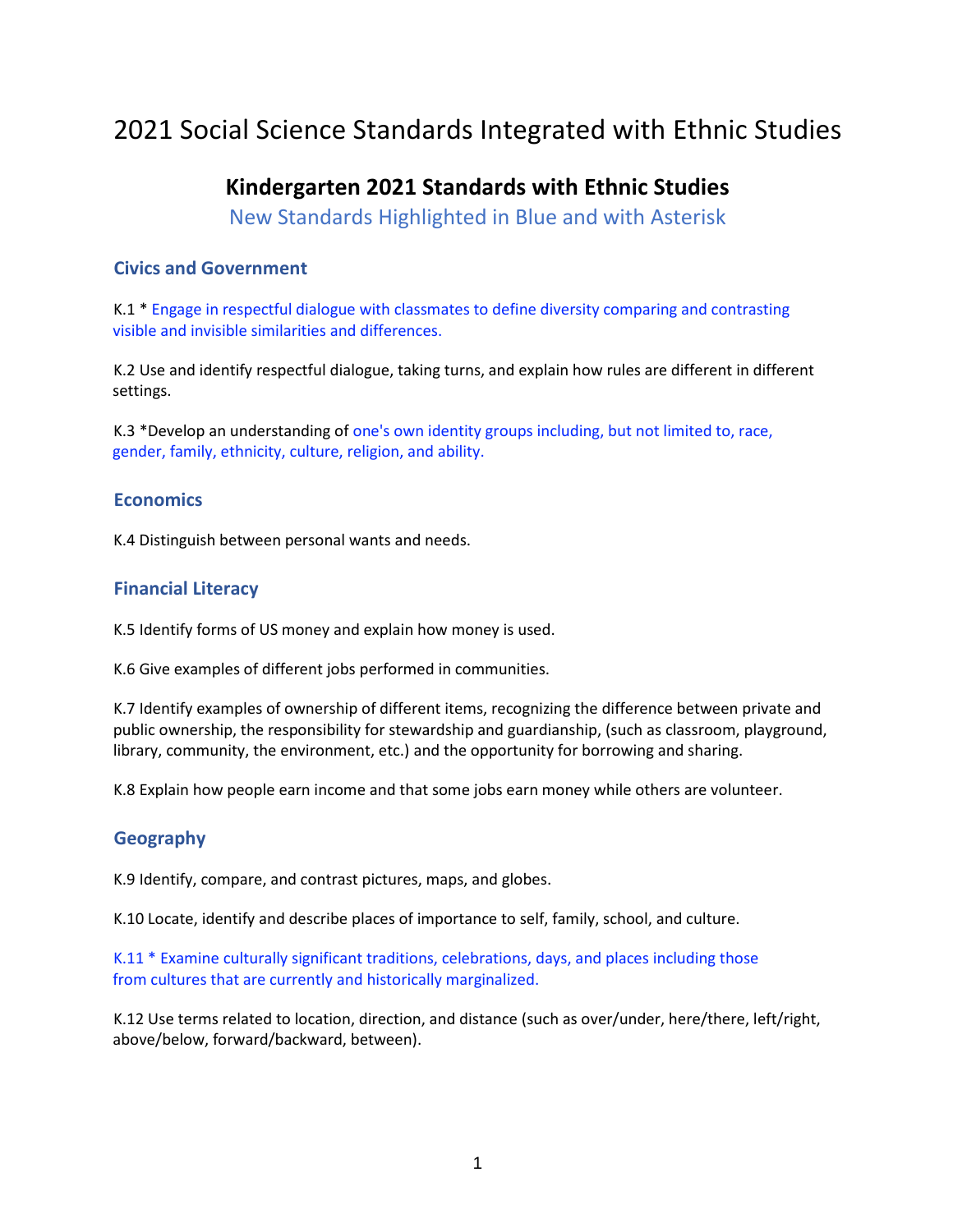## **History (Local, State, National, and World) (Focus: Me and My World) Historical Knowledge**

K.13 Understand that events happen in a sequential order.

K.14 \* Identify examples of unfairness or injustice towards individuals or groups and the "changemakers," who worked to make the world better.

#### **Historical Thinking (Skills)**

K.15 Distinguish between past and present.

K.16 Understand and create timelines to show basic personal events in sequential order.

K.17 \* Make connections identifying similarities and differences including race, ethnicity, culture, disability, and gender between self and others.

K.18 Compare and contrast past and present events or practices.

#### **Social Science Analysis**

K.19 \* Identify possible solutions to injustices that demonstrate fairness and empathy.

K.20 \*Given context clues, develop a reasonable idea about who, when, where, and why the primary or secondary source was created.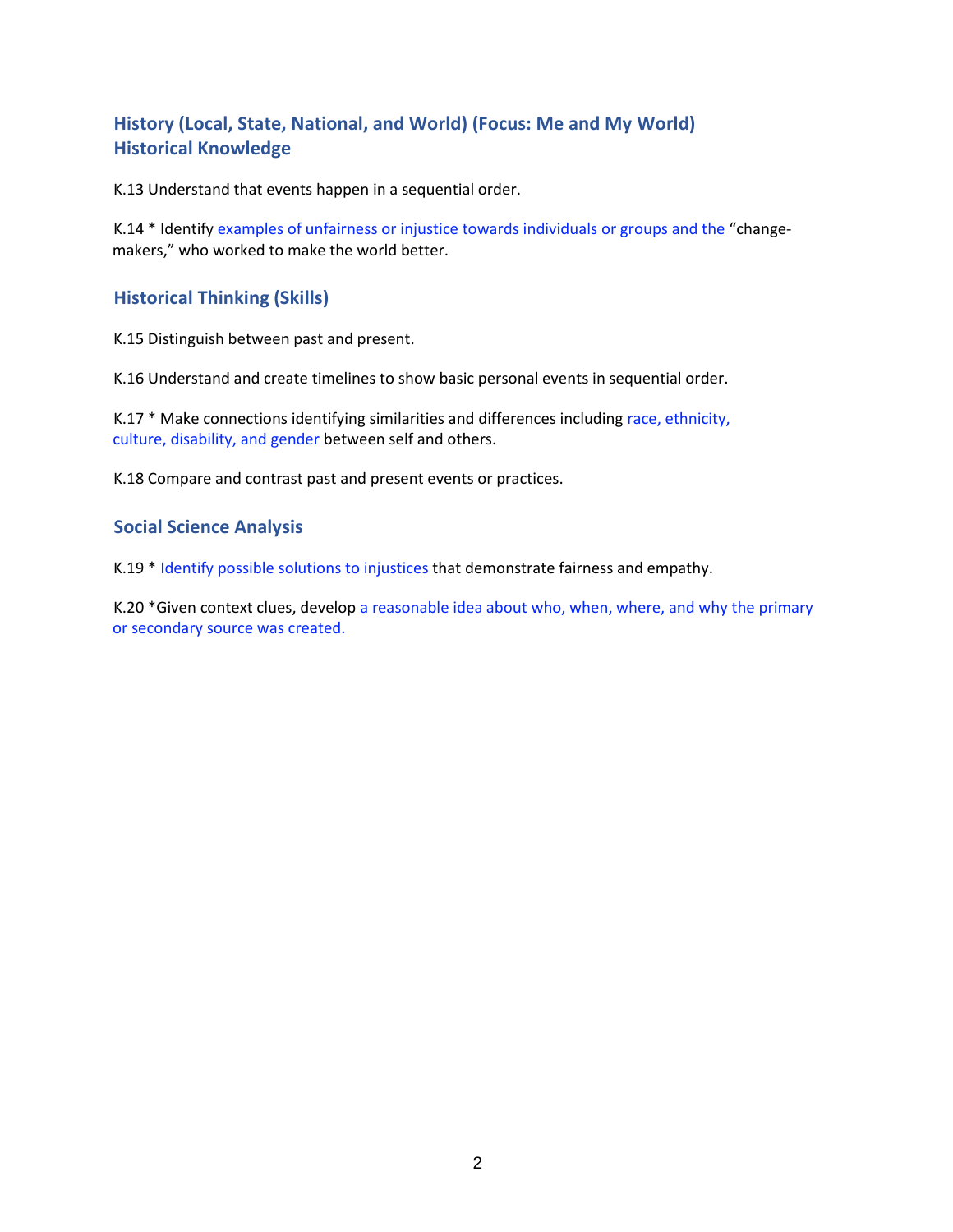## **Grade 1 2021 Standards with Ethnic Studies**

New Standards Highlighted in Blue and with Asterisk

#### **Civics and Government**

1.1 \* Describe the responsibilities of leaders and team members and participate in the creation and following of rules for group activities

1.2 \* Identify and apply civic virtues (such as equality, freedom, liberty, respect for individual rights, diversity, equity, justice, and deliberation) when interacting with classmates, families, and the school community.

### **Economics**

1.3 Identify sources of income (some examples could be gifts, borrowing, allowance, work wages, government assistance).

1.4 \* Define equity, equality, and systems of power.

### **Financial Literacy**

1.5 Identify choices and decisions for various uses of money (saving, spending and sharing/contributing).

### **Geography**

1.6 Locate and identify important places in the community (school, library, fire department, cultural places, etc.).

1.7 Explain how seasonal changes influence activities in school and community.

1.8 Give examples of local natural resources and describe how people use them.

1.9 Construct maps (including mental maps), graphs, and other representations of familiar places.

#### **Historical Knowledge (Focus: My School and Family)**

1.10 Understand that families have a past.

1.11\* Identify, affirm, respect, and explain the diverse cultural heritage, songs, symbols, and celebrations of my community and the diverse social and ethnic groups in Oregon and the United States of America.

1.12 \* Describe how individual and group characteristics are used to divide, unite, and categorize racial, ethnic, and social groups.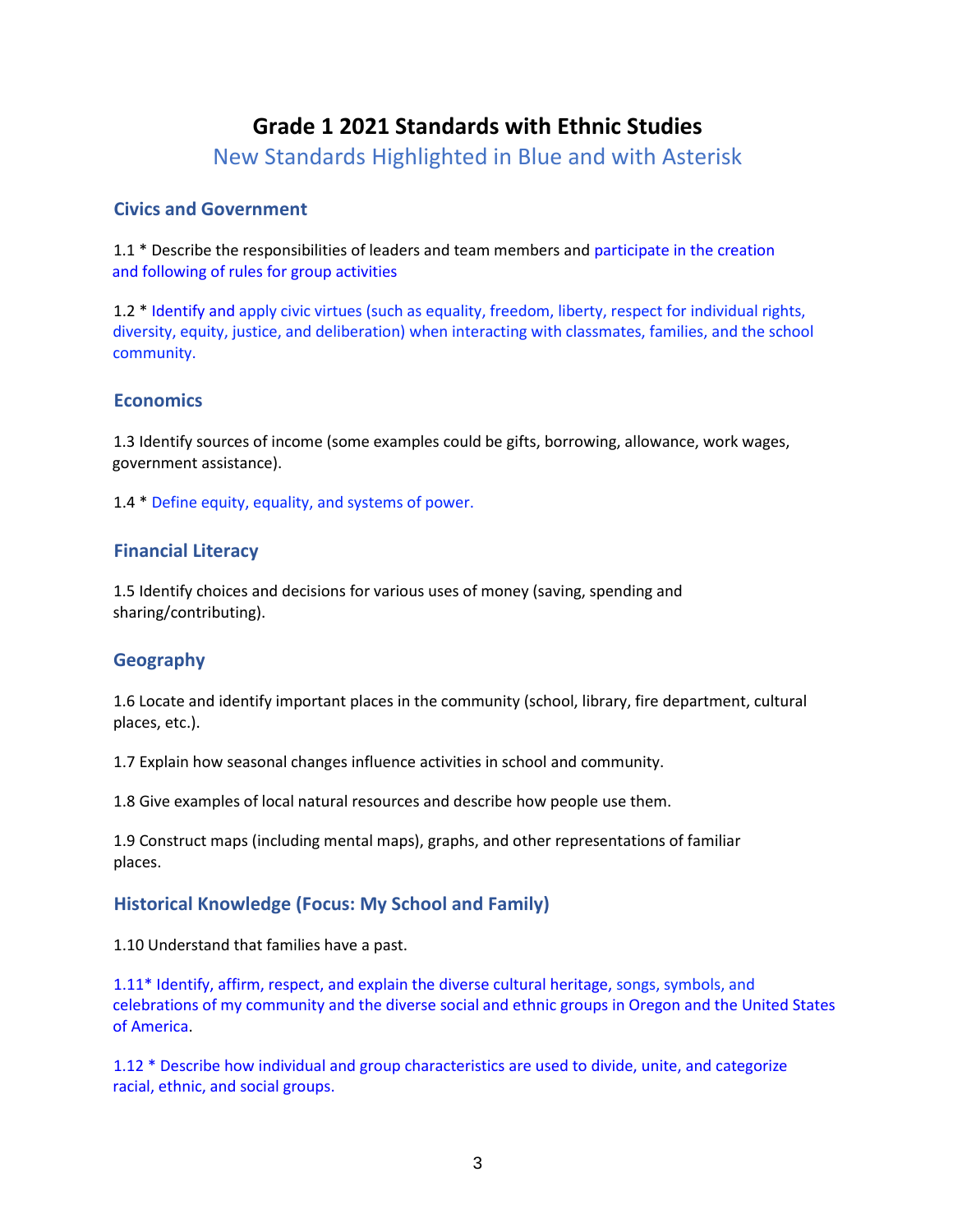1.13 \* Examine and understand your own self-identity and how it fits with the identity of the family, school, and the local community.

1.14 \* Identify and explain the perspectives of racial, ethnic, and social groups in our community on local issues including individuals who are American Indian/Alaska Native/Native Hawaiian or Americans of African, Asian, Pacific Island, Chicano/a, Latino/a, or Middle Eastern descent; individuals from all religious backgrounds; and individuals from traditionally marginalized groups.<sup>1</sup>

#### **Historical Thinking (Skills)**

1.15 Use terms related to time to place events that have occurred in sequential order.

1.16 Develop and analyze a simple timeline of important family events in sequential order.

1.17 Explain the use of different kinds of historical sources to study the past.

1.18 Generate questions about a particular historical source (such as photo, letter, or document) as it relates to a family's history.

#### **Social Science Analysis**

1.19 Identify cause-and-effect relationships.

1.20 Identify and explain a range of issues and problems and some ways that people are addressing them.

1.21 \* Identify ways that students can take informed action to help address issues and problems at school and/or in the community.

1.22 Determine if a source is primary or secondary and distinguish whether it is mostly fact or opinion.

<sup>1</sup> Throughout the K-5 standards, traditionally marginalized groups should include, women, people with disabilities, immigrants, refugees, seniors/elders, and individuals who are lesbian, gay, bisexual, or transgender.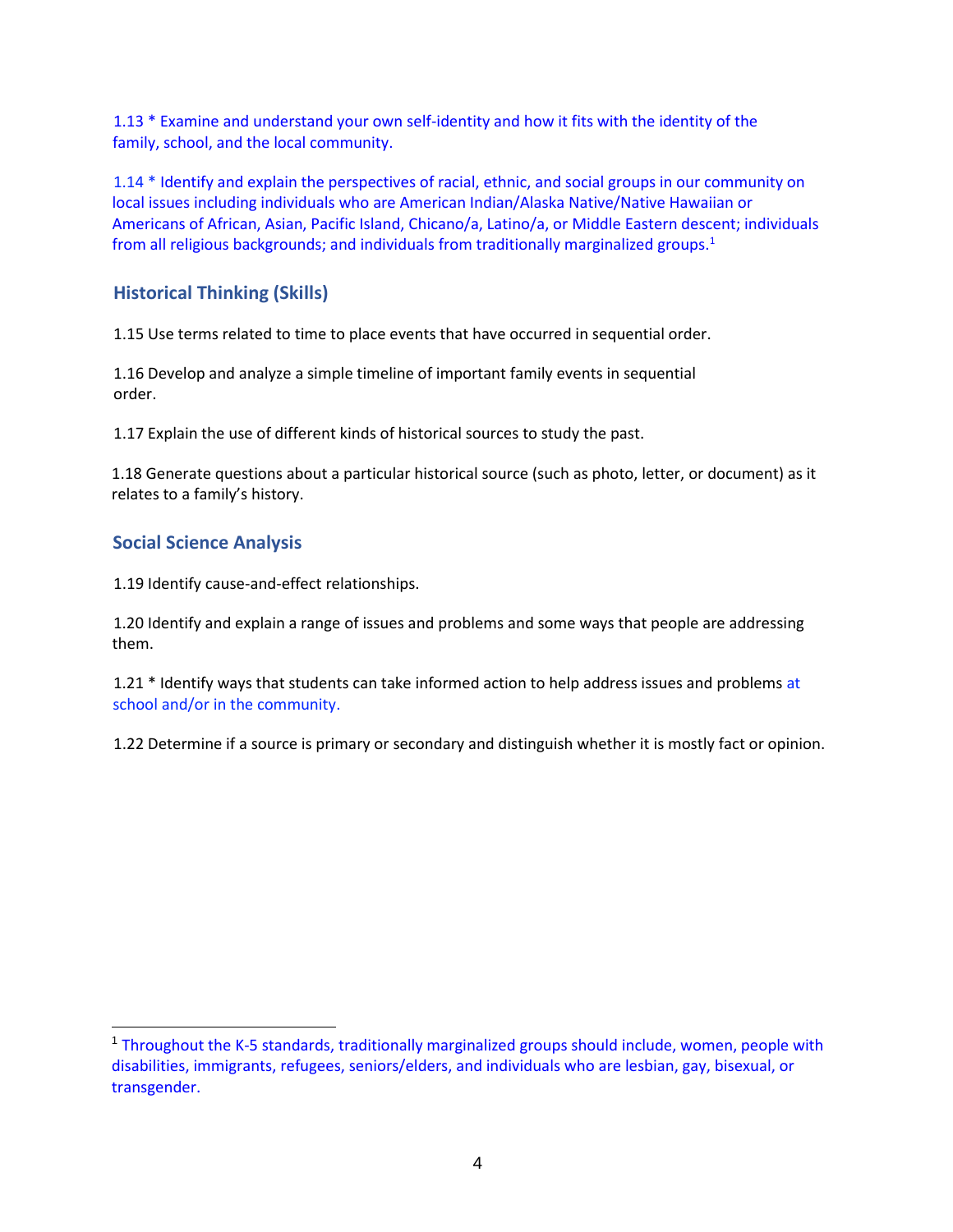## **Grade 2 2021 Standards with Ethnic Studies**

New Standards Highlighted in Blue and with Asterisk

#### **Civics and Government**

2.1 \* Compare personal point of view with others' perspectives when participating in rule setting and addressing issues of fairness.

2.2 Identify services provided by the city government.

2.3 \* Explain and evaluate how individuals, groups, and communities identify and manage conflict and promote justice and equity.

2.4 \* Give examples of and identify appropriate and inappropriate use of power and its effect in creating outcomes for diverse groups.

2.5 Identify city and civic leaders and their functions.

2.6 \* Describe and analyze the different ways students can have an effect on their local community.

#### **Economics**

2.7 Identify local businesses and the goods and services they produce.

2.8 Describe the role of banks in an economy.

#### **Financial Literacy**

2.9 Explain various methods of saving and how saving can help reach both short and long-term financial goals.

2.10 \* Explain how inherited wealth and scarcity affect individual and group power and the ability to make decisions about personal savings and spending.

#### **Geography**

2.11 Use basic information on maps and other geographic tools to locate, identify and describe physical and human features of the community.

2.12 Identify relative location of school and community in the state, nation and the world.

2.13 \* Identify the cultural characteristics of my group identity, (including race, culture, and gender) and of the local community.

2.14 Use and apply cardinal directions to locate and identify features on maps (such as oceans, cities, continents).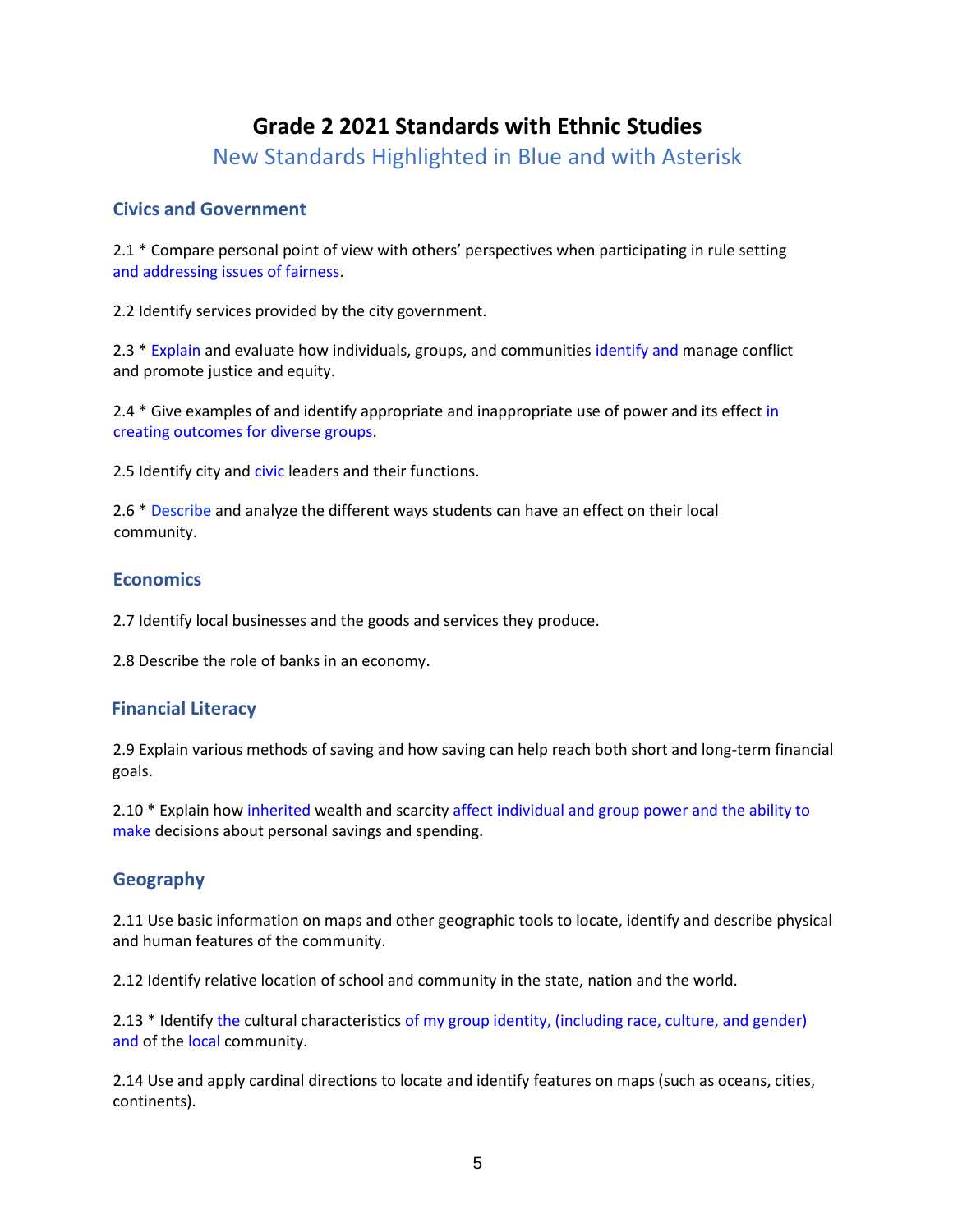2.15 Use a simple grid system, symbols, and other information to locate the physical and political features of places on maps and globes.

#### **Historical Knowledge (Focus: Community)**

2.16 \* Identify the history and narratives of traditionally included and excluded individuals, groups, and circumstances, that impact the local community including individuals who are American Indian/Alaska Native/Native Hawaiian or Americans of African, Asian, Pacific Island, Chicano, Latino, or Middle Eastern descent; individuals from all religious backgrounds; and individuals from traditionally marginalized groups.

2.17 Identify and describe community celebrations, landmarks, symbols from a variety of traditions and explain why they are significant to the cultural heritage of members of the community.

#### **Historical Thinking (Skills)**

2.18 Differentiate between events that happened in the recent and distant past.

2.19 Develop and analyze a timeline of events in the history of the local community.

2.20 Generate questions using a historical source as it relates to the local community's history.

2.21 Explain how people and events of the past influence the present.

2.22 Understand that cause and effect relationships help recount events, and understand the events that led to the development of the community.

#### **Social Science Analysis**

2.23 Describe the connection between two or more current or historical events.

2.24 Compare and contrast past and present situations, people, and events in neighborhoods and communities.

2.25 Evaluate information relating to an issue or problem.

2.26 \* Use listening, consensus-building, and voting procedures to decide on and take informed action to interrupt injustice or promote justice in their community.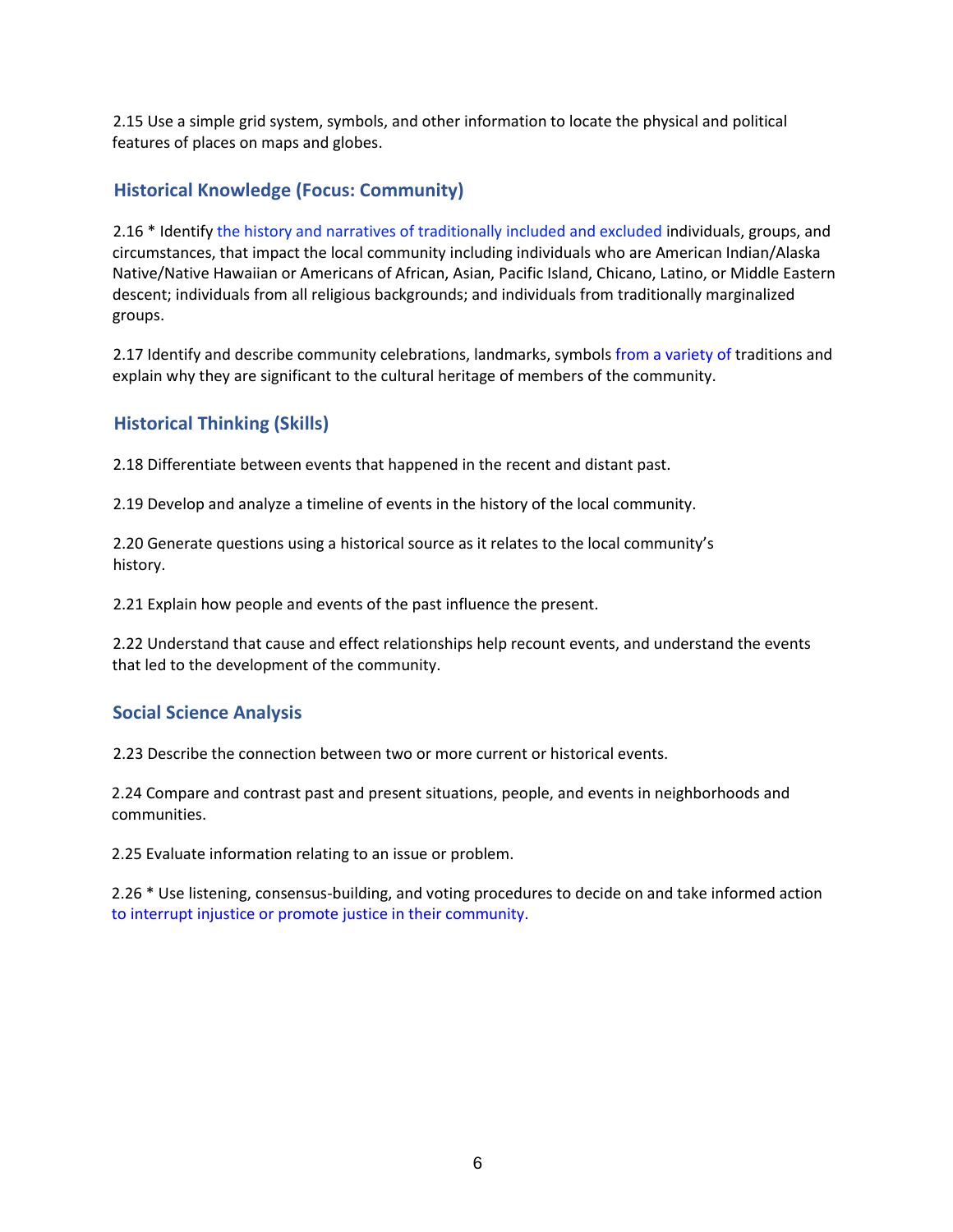## **Grade 3 2021 Standards with Ethnic Studies**

New Standards Highlighted in Blue and with Asterisk

#### **Civics and Government**

3.1 Examine how different levels of city and county government provide services to members of a community.

3.2 Describe the responsibilities of people in their community and state.

3.3 Explain how a community relies on active civic participation and identify opportunities for student participation in local and regional issues.

### **Economics**

3.4 \* Describe the use of stereotypes and targeted marketing in creating demand for consumer products.

3.5 Explain how profit influences sellers in markets.

3.6 Identify key industries of Oregon.

## **Financial Literacy**

3.7 Analyze the impact of personal financial decisions on personal, community, regional, and world resources. (i.e. how individual financial actions have an impact on myself/others/resources.)

### **Geography**

3.8 Use geographical tools (maps, satellite images, photographs, Google Earth, and other representations) to identify multiple ways to divide Oregon into areas (such as tribal, river systems, interstate highways, county, physical, industry, agricultural).

3.9 Describe and compare physical and human characteristics of regions in Oregon (tribal, cultural, agricultural, industrial, etc.).

3.10 Identify and analyze Oregon's natural resources and describe how people in Oregon and other parts of the world use them.

## **Historical Knowledge (Focus: Our Community and Beyond [Emphasis on Oregon Geography and Local/Regional History])**

3.11 \* Describe how the inclusion or exclusion of individuals, social and ethnic groups, including individuals who are American Indian/Alaska Native/Native Hawaiian or Americans of African, Asian, Pacific Island, Chicano, Latino, or Middle Eastern descent,religious groups, and other traditionally marginalized groups has shaped events and development of the local community and region.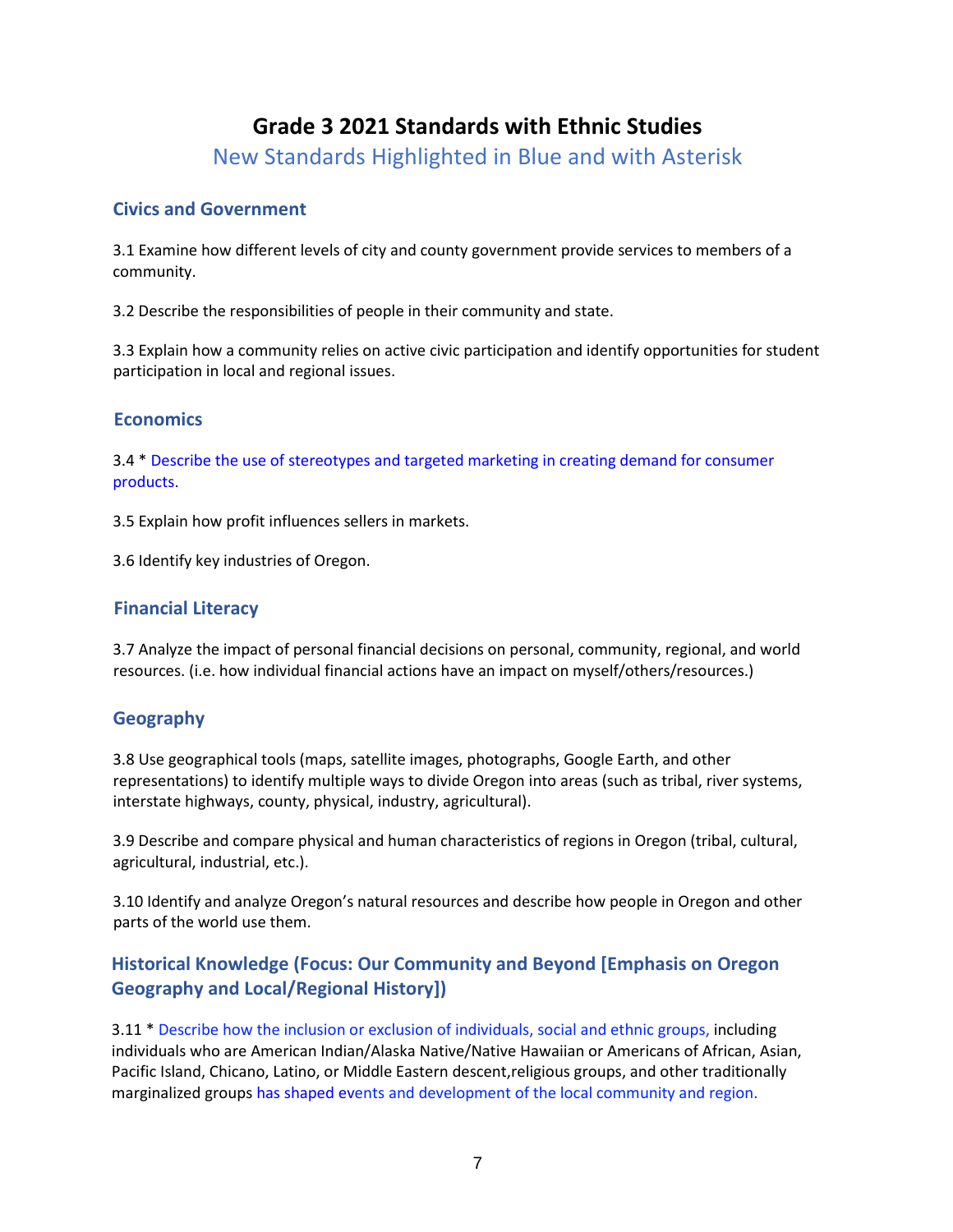3.12 \* Describe how the identity of the local community shaped its history and compare to other communities in the region.

#### **Historical Thinking**

3.13 Apply research skills and technologies to gather information about the past in a region.

3.14 Explain why individuals and groups (e.g. socioeconomic, ethnic, and religious groups, and other traditionally marginalized groups) in the same historical period differed in the way they viewed and interpreted historical events

3.15 Explain how sources serve different purposes for answering historical questions.

3.16 Generate questions using multiple historical sources and examine their validity.

#### **Social Science Analysis**

3.17 Use a variety of historical sources including artifacts, pictures and documents to identify factual evidence.

3.18 \* Identify how systems of power, including white supremacy, institutional racism, racial hierarchy, and oppression affect the perspectives of different individuals and groups when examining an event, issue, or problem with an emphasis on multiple perspectives.

3.19 Analyze different ways that people, other living things, and the environment might be affected by an event, issue, or problem.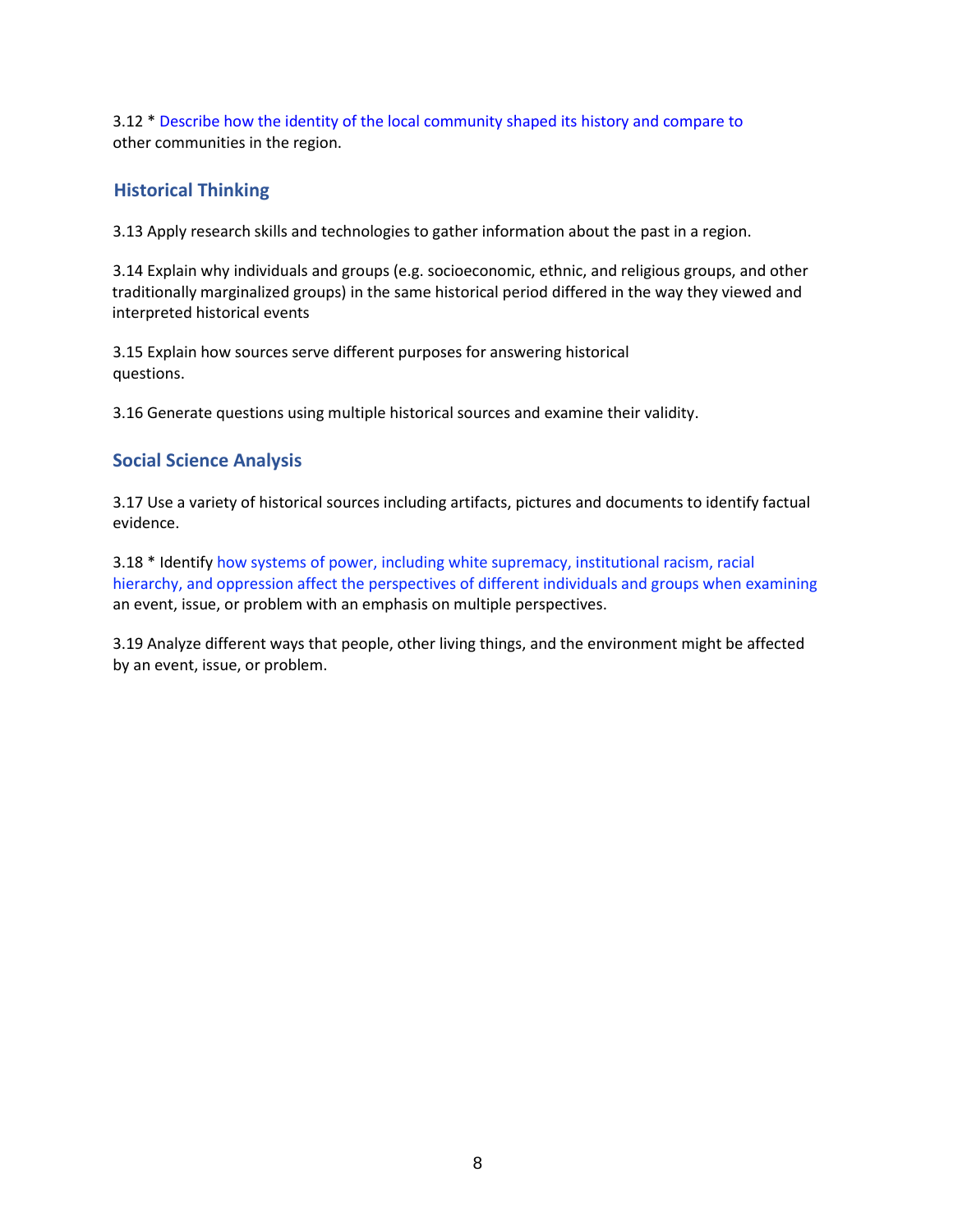## **Grade 4 2021 Standards with Ethnic Studies**

New Standards Highlighted in Blue and with Asterisk

#### **Civics and Government**

4.1. \* Investigate how the establishment, organization, and function of the Oregon government, its Constitution and its laws enforced and/or violated democratic conceptions of equity and justice for individuals and groups including Native Americans, African-Americans, Asian-Americans, and other immigrant groups.

4.2 Explain how Oregon achieved statehood and identify the stakeholders involved.

4.3 \* Examine the Government and Constitutions' of the nine federally recognized Oregon tribes.

#### **Economics**

4.4 \* Examine the consequences of power and privilege on issues associated with poverty, income, and the accumulation of wealth.

#### **Financial Literacy**

4.5 Analyze different buying choices and opportunity costs.

4.6 Demonstrate understanding of needs and wants using a budget.

4.7 Determine the consequences of sharing personal information with others.

#### **Geography**

4.8 Explain the interactions between the Pacific Northwest physical systems and human systems, with a focus on Native Americans in that region.

4.9 Compare and contrast varying patterns of settlements in Oregon, considering, past, present, and future trends.

4.10 \* Identify political, economic, cultural and physical conflicts, including genocide, involving the use of land, natural resources, economic interests, competition for scarce resources, different political views, boundary disputes, and cultural differences within Oregon's different geographical areas and people groups who lived in those areas.

4.11 \* Understand the impact and legacy of colonialism on marginalized communities and describe the decisions made to shape the human(e.g., tribal, cultural, agricultural, industrial, etc.) and physical geography (dams, wind turbines, climate change, transportation, etc.) and its effect on Oregon's environmental sustainability.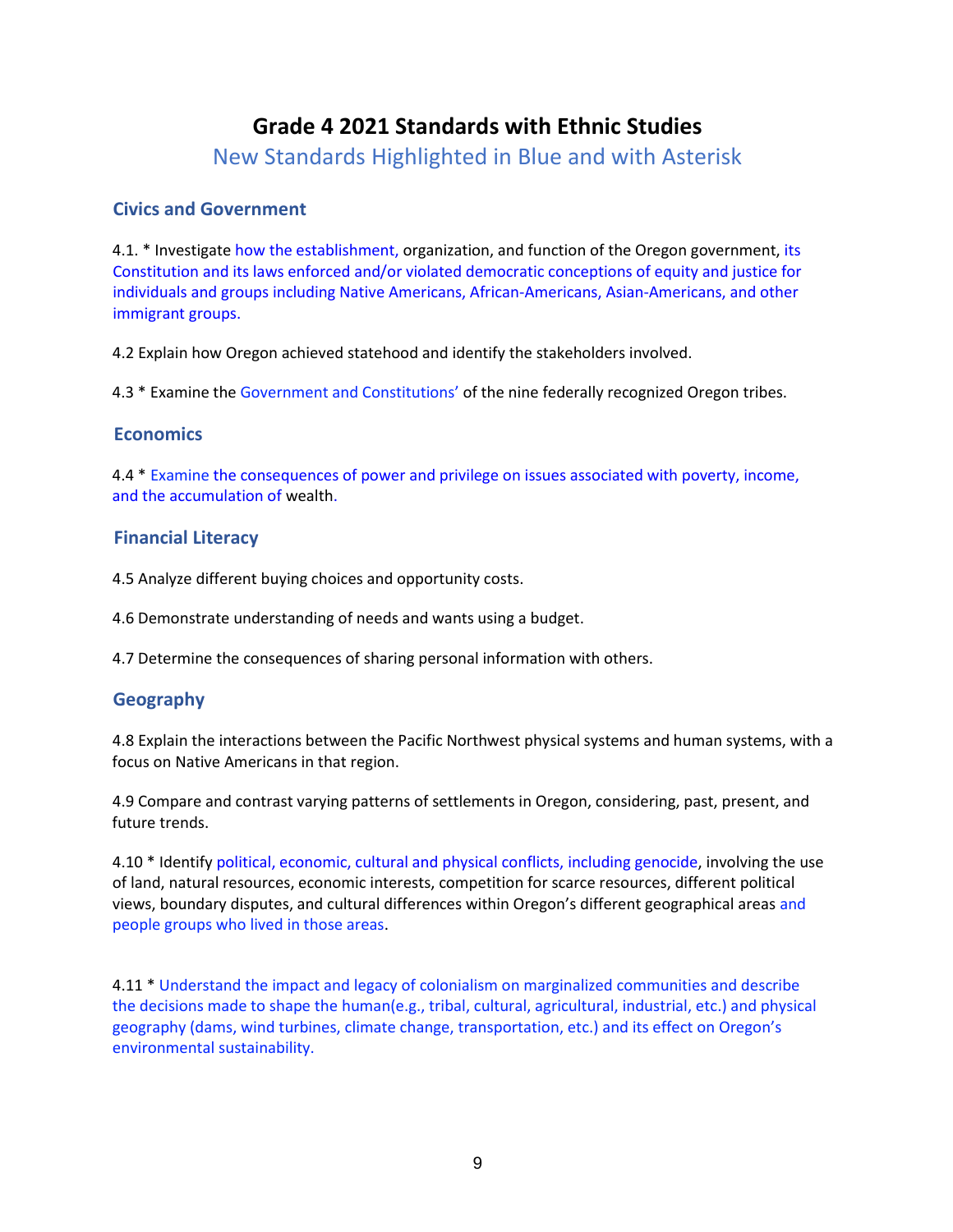### **Historical Knowledge (Focus: Oregon's Past [Oregon History])**

4.12 \* Analyze the distinct way of knowing and living amongst the different American Indian tribes in Oregon prior to colonization, such as religion, language, and cultural practices and the impact of acculturation and the ongoing perseverance and exercise of tribal sovereignty of Native Americans.

4.13 \* Identify and explain how discrimination based on race, gender, economic, and social group identity created and continues to affect the history, growth, and current experience of residents of Oregon.

4.14 \* Give examples of how early non-American Indian explorers and settlers in Oregon changed Oregon's agriculture, settlement patterns, industrial, political, and business development over time, and its impact on the people of the state including people of different socioeconomic status, racial/ethnic groups, religious groups, and other traditionally marginalized groups.

4.15 Give examples of how changes in Oregon's agricultural, industrial, political, and business development over time, impacts people of the state including traditionally underrepresented groups.

#### **Historical Thinking (Skills)**

4.16 Distinguish between fact and fiction in historical accounts by comparing documentary sources on historical figures and events with fictional characters and events in stories.

4.17 \* Create and evaluate timelines exploring the relationships among the people, events, and movements of resistance and justice in Oregon.

4.18 Use primary and secondary sources to explain events in Oregon history.

4.19 Infer the purpose of a primary source and from that the intended audience.

#### **Social Science Analysis**

4.20 Compare eyewitness and secondhand accounts of an event.

4.21 Construct explanations using reasoning, correct sequence, examples and details with relevant information and data.

4.22 Analyze historical accounts related to Oregon to understand cause-and-effect.

4.23 Determine the validity of multiple sources, both historical and current, including but not limited to, diverse, primary and secondary sources.

4.24 Explain individual and cooperative approaches people have taken, or could take in the future, to address local, regional, and global problems, as well as predict possible results of those actions.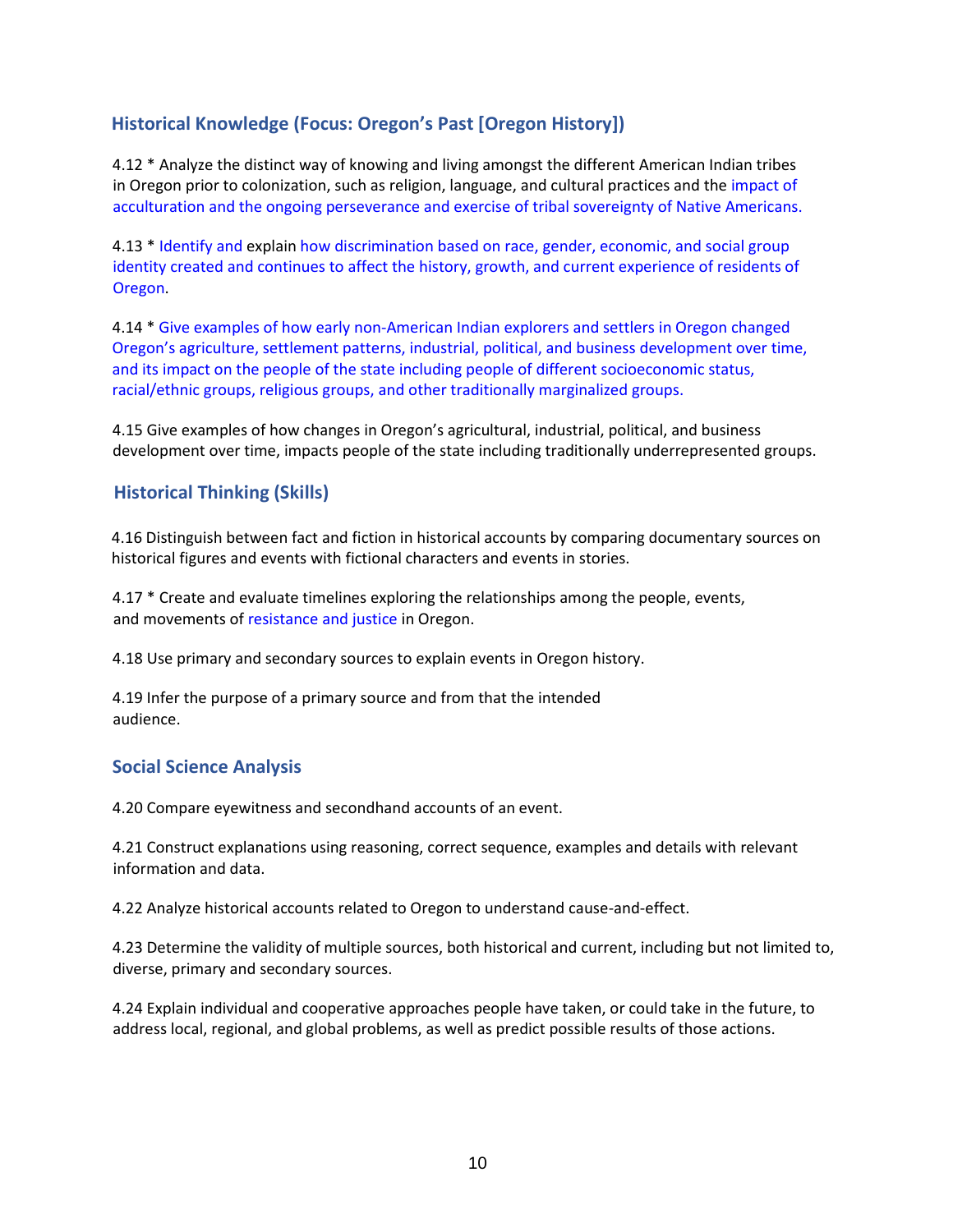# **Grade 5 2021 Standards with Ethnic Studies**

New Standards Highlighted in Blue and with Asterisk

#### **Civics and Government**

5.1 Analyze how cooperation and conflict among people contribute to political, economic, religious, and current social events and situations in the United States.

5.2 \* Examine and critique how colonial and new states' governments established, limited or denied rights and responsibilities of specific groups and individuals with particular attention to, citizens, enslaved peoples, foreigners, nobles, religious groups, women, class systems, tribes.

5.3 \* Compare and contrast the British monarchy, American colonial governments, and Tribal governments through their various interactions.

5.4 \* Identify the mechanisms of power and the principles of democracy found in the ideas and laws of the founding documents of the U.S. Government.

5.5 Describe how the national government affects local, state, and Oregon tribal governments.

#### **Economics**

5.6 \* Examine the significance of the slave trade in among and between the N. American colonies, Europe, Asia, and Africa.

5.7 Explain the purpose of taxes and give examples of their use from current and U.S. history.

#### **Financial Literacy**

5.8 Analyze career choices through the return on investment (qualifications, education, and income potential).

#### **Geography**

5.9 Use geographical tools (maps, satellite images, photographs, Google Earth, and other representations) to investigate and compare how areas in the United States can be divided in multiple ways.

5.10 \* Identify and analyze the implications and cultural ramifications for Native American Tribes of the movement of people, goods, ideas, and cultural patterns to what became the United States, considering past, present, and future trends.

5.11 Describe how physical, human, and political features influence events, movements, and adaptation to the environment.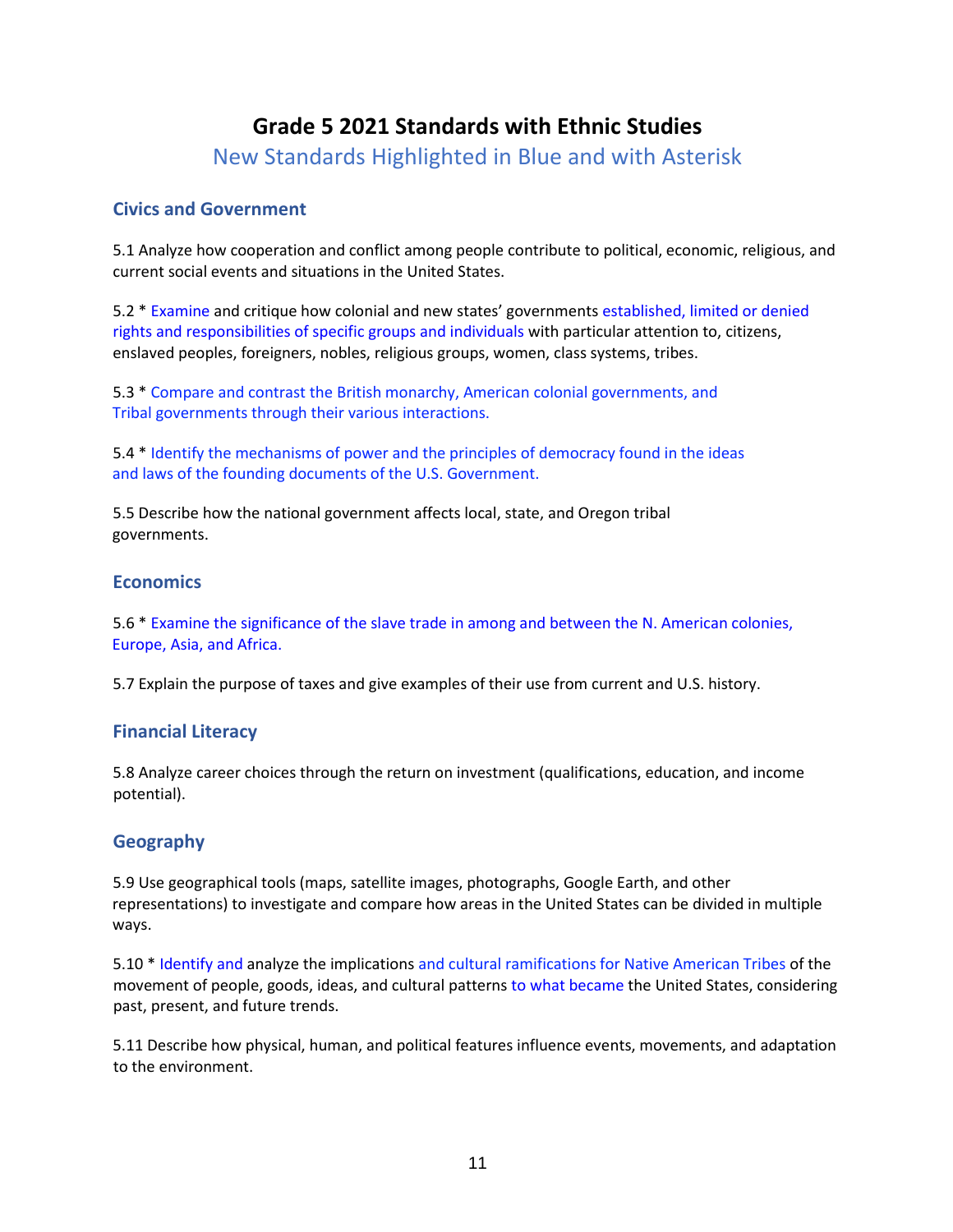5.12 Describe how technological developments, societal decisions, and personal practices affect sustainability in the United States.

5.13 Describe how natural and human-made events in one place affect people in other places.

#### **Historical Knowledge (Focus: America's Past [U.S. History 1492- 1786])**

5.14 Analyze the distinct way of knowing and living amongst the different American Indian tribes of North America prior to contact in the late 15th and 16th centuries, such as religion, language, and cultural practices and the subsequent impact of that contact.

5.15 Locate and examine accounts of early Spanish, French and British explorations of North America noting major land and water routes, reasons for exploration, and the location and impact of exploration and settlement.

5.16 Explain the religious, political, and economic reasons for the movement of people from Europe to the Americas, and analyze the multiple perspectives of the interactions between settlers and American Indians.

5.17 Locate and examine the 13 British colonies that became the United States and identify the early founders, and describe daily life (political, social, and economic organization and structure).

5.18 Explain multiple perspectives and probable causes and effects of events leading to colonial independence from British Rule.

5.19 Identify and examine the roles and impact of diverse groups of people (e.g. gender roles, social roles, political and economic structures) within the 13 British colonies that became the United States. including individuals who are American Indian/Alaska Native/Native Hawaiian or Americans of African, Asian, Pacific Island, Chicano, Latino, or Middle Eastern descent, religious groups, and other traditionally marginalized groups.

5.20 Identify and examine the roles that American Indians had in the development of the United States.

5.21\* Identify the scope and explain the significance of the enslavement of Indigenous Peoples and Africans in the establishment of North American colonies.

5.22 \* Examine how the decisions of those in power affected those with less political/economic power in past and current movements for equality, freedom, and justice with connections to the present-day reality.

#### **Historical Thinking**

5.23 Summarize how different kinds of historical sources are used to explain events in the past.

5.24 \* Use primary and secondary sources to formulate historical questions and to examine multiple accounts or perspectives of a historical issue or time.

5.25 \* Develop an understanding of why individuals and groups from various ethnic and religious and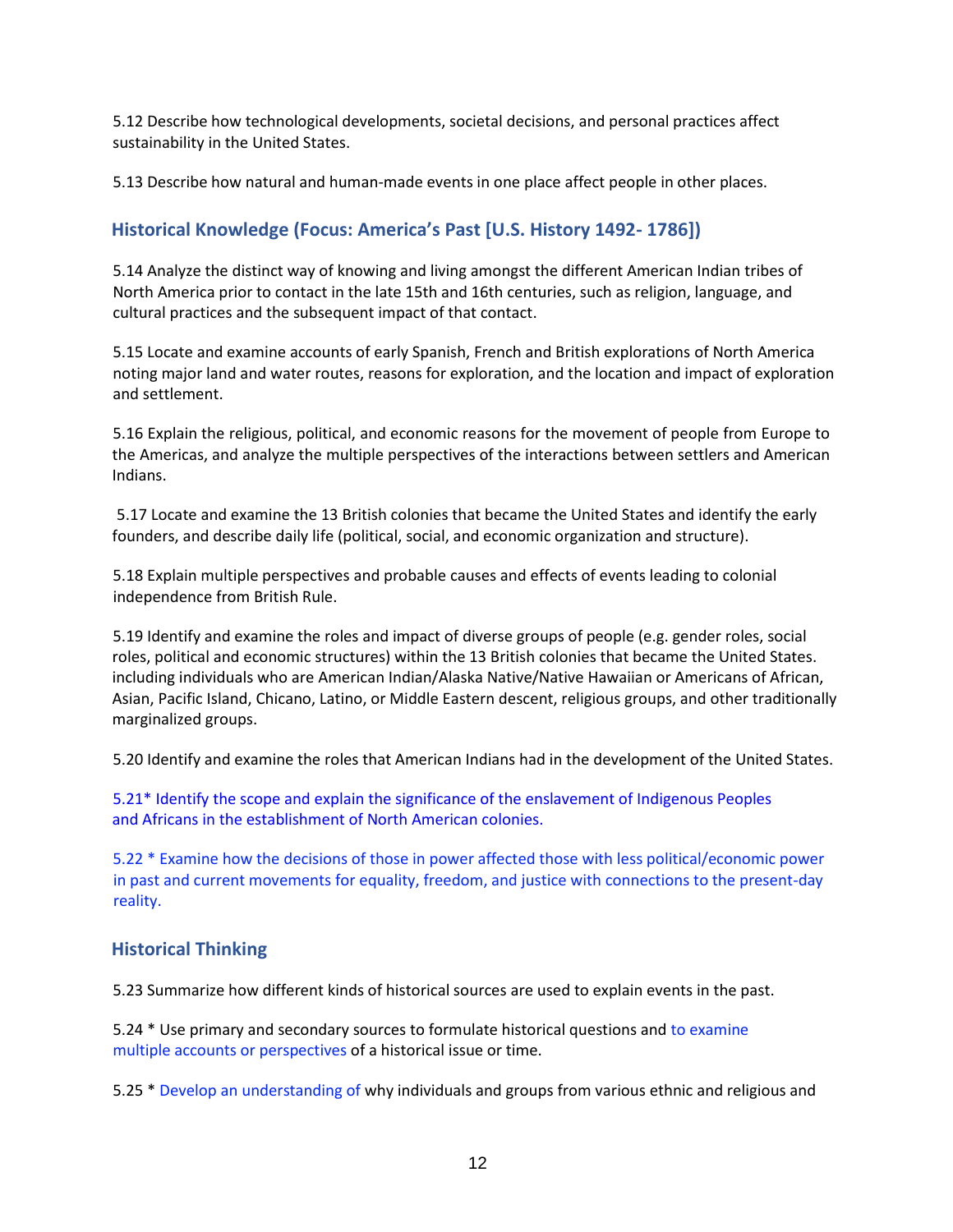traditionally marginalized groups during the same historical period**,** differed in their perspectives of events, laws/policies, or movements in the United States.

#### **Social Science Analysis**

5.26 Gather, assess, and use information from multiple primary and secondary sources (such as print, electronic, interviews, speeches, images) to examine an event, issue, or problem through inquiry and research.

5.27 Identify characteristics of an event, issue, or problem, suggesting possible causes and results.

5.28 Propose a response or solution to an issue or problem, utilizing research, to support the position.

5.29 Use a range of collaborative procedures to make decisions about and act on civic issues or problems.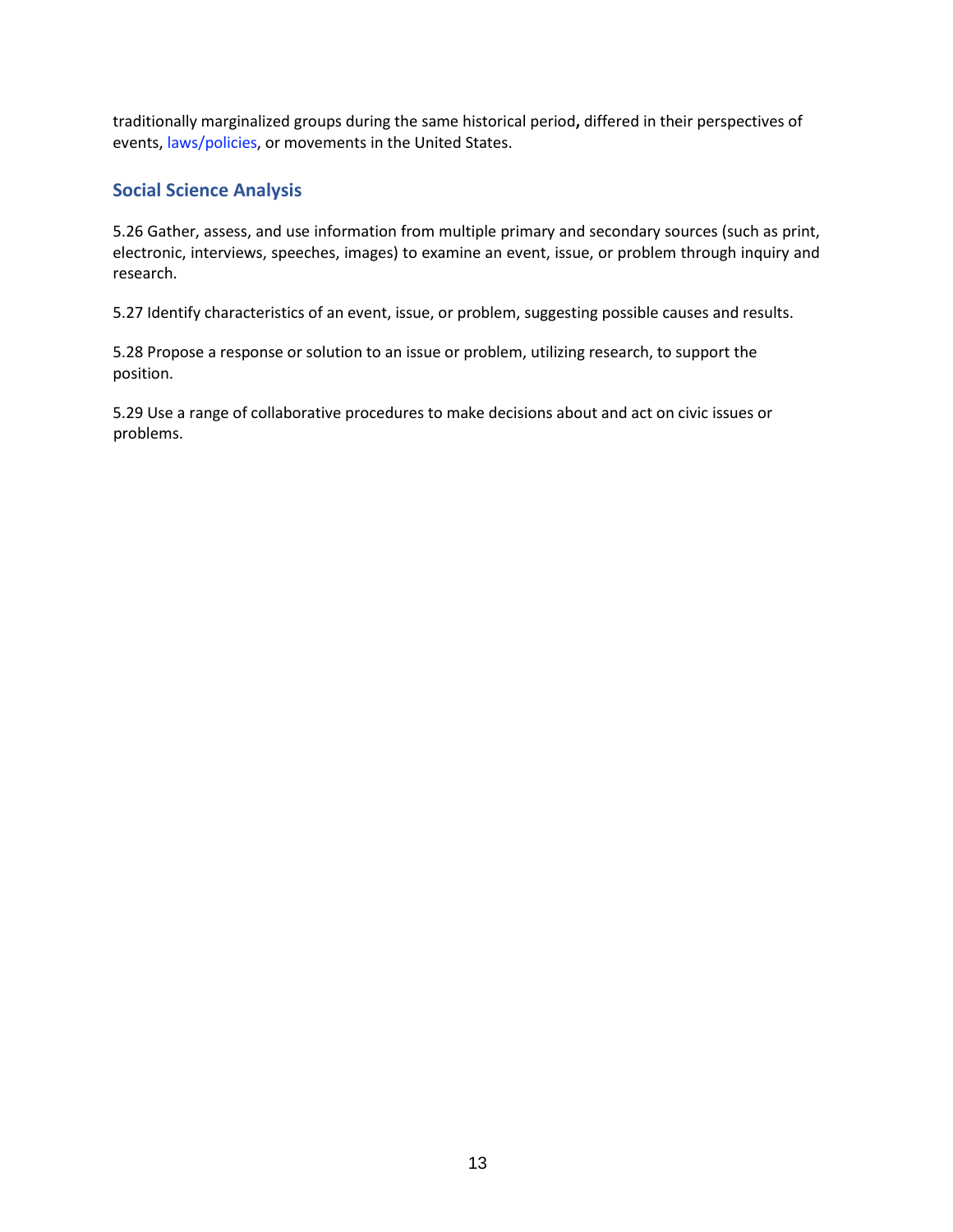## **Grade 6 2021 Standards with Ethnic Studies**

New Standards Highlighted in Blue and with Asterisk

#### **Civics**

6.1 \* Compare and contrast early forms of governance including the treatment of historically marginalized groups and individuals via the study of early major western and non-western civilizations.

6.2 Describe current forms of government in countries in the Western Hemisphere and the specific roles played by citizens in countries of the Western Hemisphere.

6.3 Examine the origins, purposes, and impact of constitutions, laws, treaties, and international agreements.

6.4 \* Identify and analyze historical and contemporary means that societies have undertaken for the expansion of justice, equality, and equity for individuals and/or groups of previously historically underrepresented groups.

6.5 \* Investigate current issues and how they relate to other countries.

#### **Economics**

6.6 Analyze the roles of competition, supply, and demand in determining prices and wages.

6.7 Explain the function of imports, exports, and trade in the economy.

6.8 \* Evaluate alternative approaches or solutions to economic issues in terms of benefits and costs for historically marginalized groups and individuals in early major western and non-western civilizations.

#### **Financial Literacy**

6.9 Summarize the advantages and disadvantages of checks, stored value cards, debit cards, gift cards, and online and mobile payments.

6.10 Discuss the advantages and disadvantages of borrowing money to buy something.

6.11 Identify and explain ways to manage risk and how insurance plays a role in mitigating loss.

6.12 Define and explain the following: spending, savings, credit, and debt.

### **Geography**

6.13 Construct and analyze maps, graphs, charts, models, and databases to make inferences and predictions regarding geographic distributions of physical and human characteristics.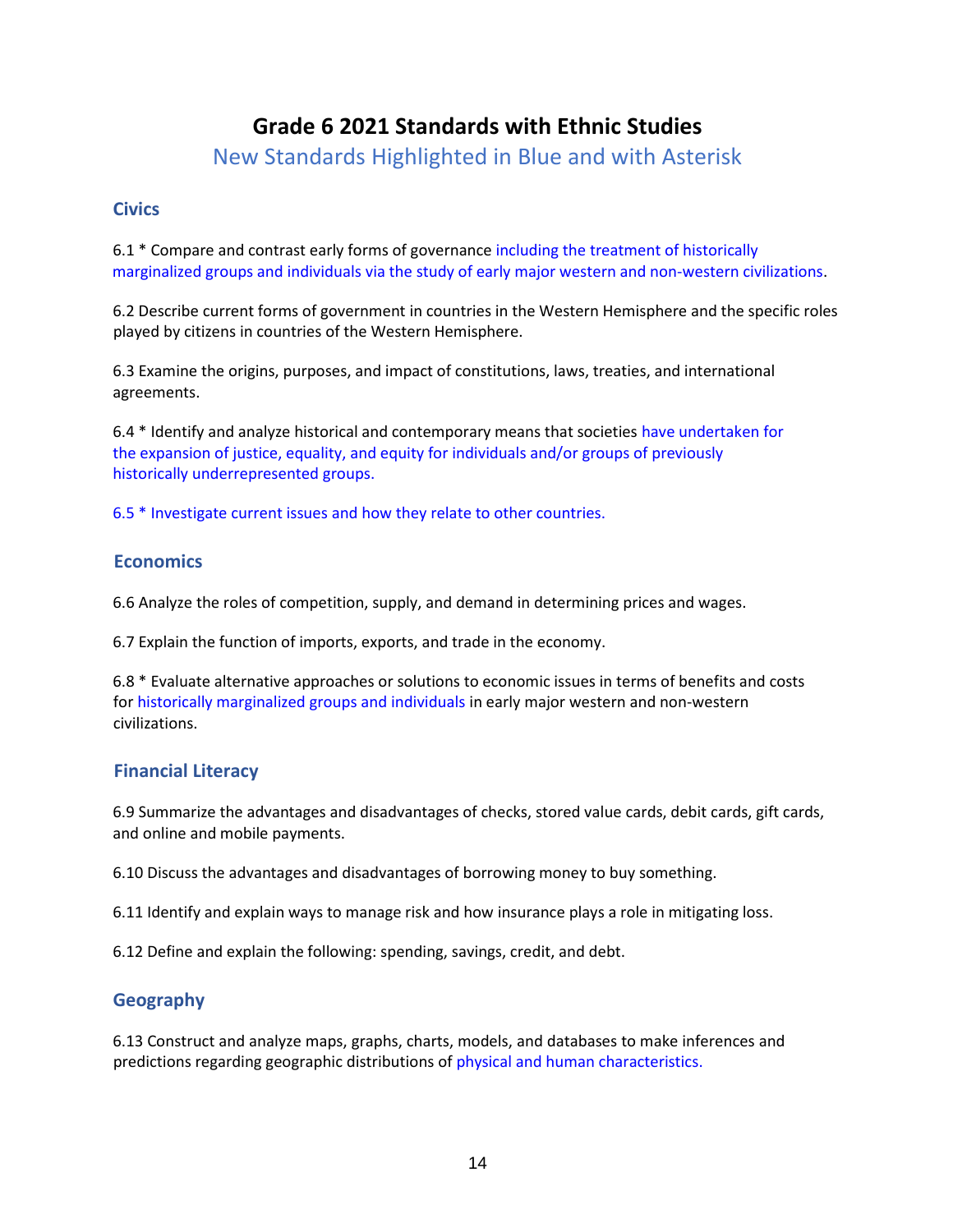6.14 Identify and describe how the physical and human characteristics of places and regions connect to human identities and cultures in the Western Hemisphere.

6.15 Explain and demonstrate how changes in transportation and communication technology affect the spatial connections among human settlements and the diffusion of ideas and cultural practices (such as religion, land use, population).

6.16 Explain how technological developments, societal decisions, and personal practices influence sustainability.

## **Historical Knowledge (Focus: The Americas<sup>2</sup> ) [ Time Immemorial-Current Day])**

6.17 Identify and examine the roles and impact of diverse groups of people (social roles, political and economic structures, and family and community systems) across indigenous civilizations.

6.18 Evaluate the impact of systems of colonial cultures on the indigenous peoples, such as termination, sovereignty, and treaties.

6.19 Examine the historic and current contributions and relevance of indigenous cultures.

6.20 \* Identify and analyze the causes and effects of oppression and resistance in the living histories of historically marginalized groups in the Western Hemisphere.

6.21 \* Identify the motivations, tools, and implications of power, authority, and governance as it relates to systems and tools of oppression (e.g., bias, injustice, discrimination, racism, antisemitism, and stereotypes) and its impact on ethnic and religious groups and other historically marginalized groups of the Western Hemisphere.

#### **Historical Thinking**

6.22 Compare alternative ways that historical periods and eras are designated and time is marked in the Western Hemisphere (e.g. since time immemorial, ad infinitum, linear, cyclical, lunar, solar, BCE, CE, BC, AD, decade, century, millennium).

6.23 \* Explain and analyze the historical context of key people, cultures, products, events, and ideas over time including the examination of different perspectives from indigenous people, ethnic and religious groups, and other traditionally marginalized groups throughout the Western Hemisphere.

#### **Social Science Analysis**

6.24 Gather, interpret, document, and use information from multiple sources and diverse media, distinguish facts from opinions while recognizing points of view through inquiry and research.

 $2$  The 6th grade year focus is on the Americas with the exception of US History. N. American indigenous history prior to European settlement and all of Central and South American history are appropriate for 6th grade. Students have the opportunity for US History in 5th, 8th, and High School. When possible, connections and relevance to current events in the Americas should be linked to the Grade 6 Standards.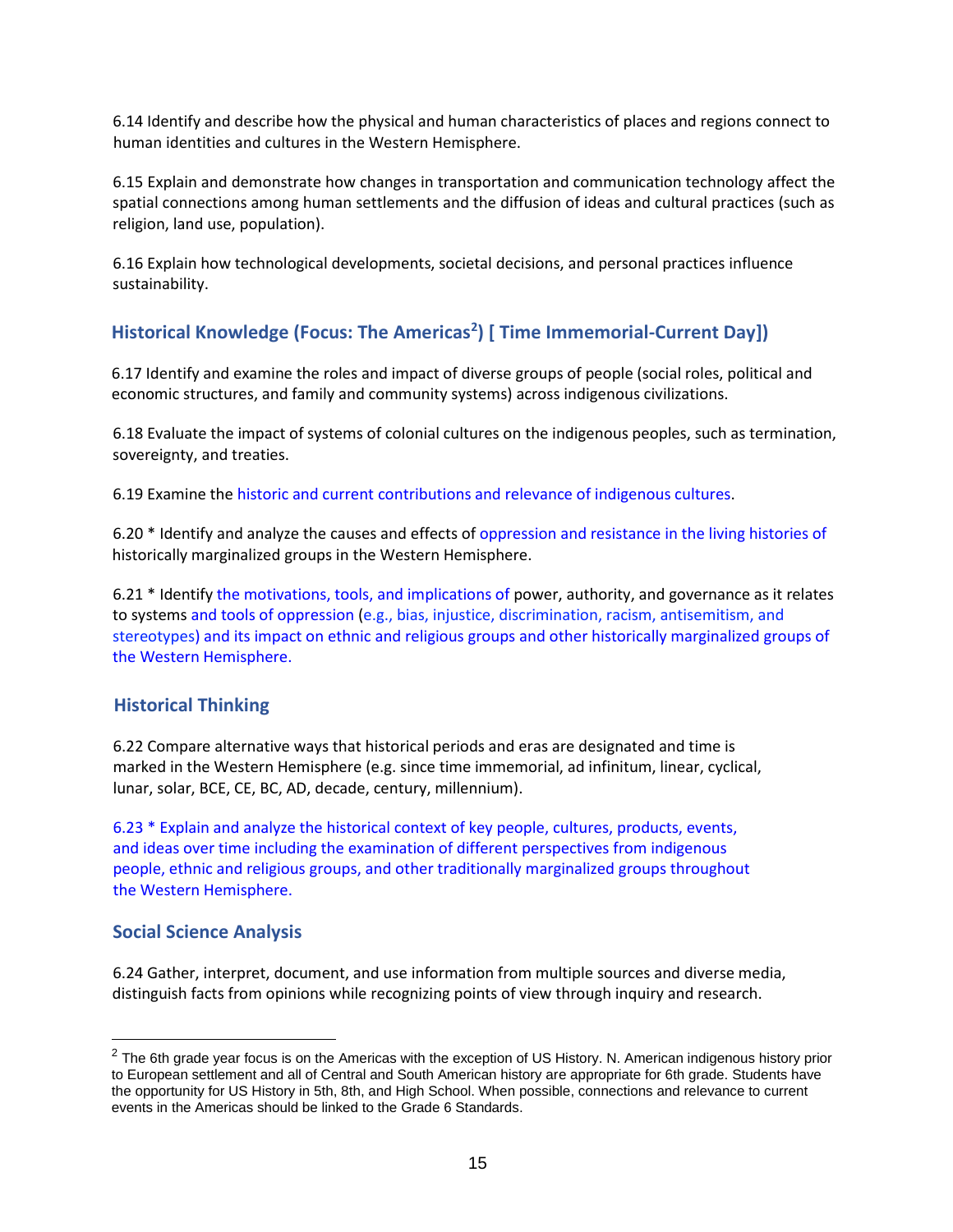6.25 Critique information by determining its sufficiency to answer questions and if the source is credible.

6.26 Analyze how a specific problem can manifest itself at local, regional, and global levels. Identify challenges and opportunities faced by those trying to address a specific problem.

6.27 Assess individual and collective capacities to take action to address local and regional issues, taking into account a range of possible levers of power, strategies, and potential outcomes.

6.28 Construct arguments using claims and evidence from multiple sources while acknowledging the strengths and limitations of these arguments.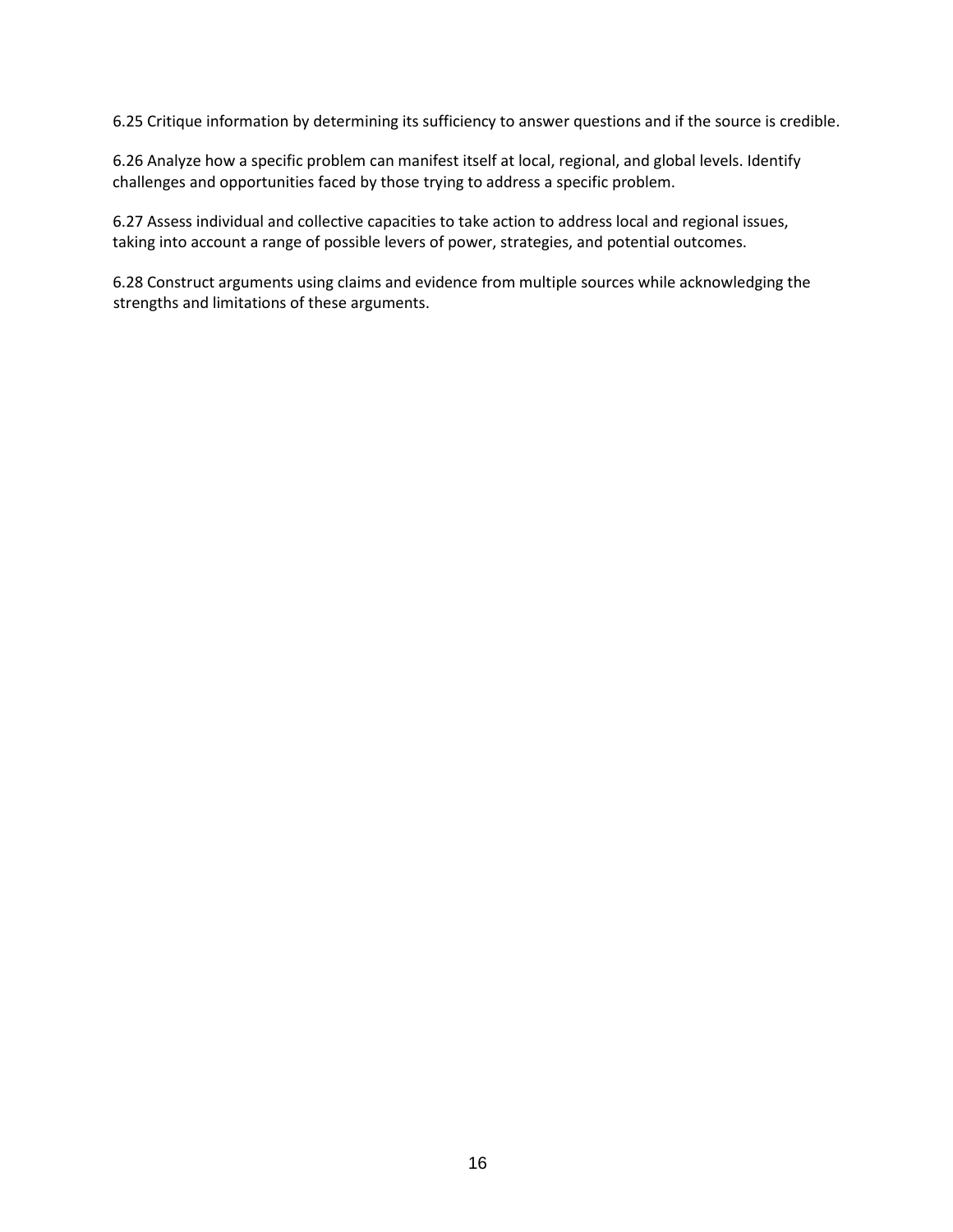## **Grade 7 2021 Standards with Ethnic Studies**

New Standards Highlighted in Blue and with Asterisk

#### **Civics**

7.1 Describe the role of citizens in governments.

7.2 \* Compare and contrast early forms of governance and the global economic systems, including the treatment of historically marginalized groups and individuals (i.e. indigenous peoples, ethnic and religious minorities) via the study of early civilizations of the Eastern Hemisphere.

7.3 Investigate various current issues in the Eastern Hemisphere and how they relate to other countries throughout the world.

7.4 \* Analyze the origins, and influence of historical documents, philosophies, religious systems and values, on the development of modern governments and the concept of individual rights, responsibilities for the expansion of justice, equality, and equity for individuals and/or groups of previously historically underrepresented groups.

7.5 \* Identifying and analyzing historical and contemporary means societies have undertaken for the expansion of justice, equality, and equity for individuals and/or groups of previously historically underrepresented groups.

#### **Economics**

7.6 Explain the function of profit in the economy.

7.7 Analyze the roles of competition, supply, and demand in determining prices, wages, services, and labor.

7.8 Examine how economic decisions affect the well-being of individuals, businesses, and society.

7.9 Compare and contrast the function of imports, exports, and barriers and the effects on various groups in regards to trade within mercantilism versus a free-trade global economy.

#### **Financial Literacy**

7.10 Compare the costs and benefits of buying on credit (e.g., investment, debt, foreclosure, interest).

7.11 Summarize the advantages and disadvantages of different types of monetary and financial systems (e.g., trade, bartering, modern types of payments, currency).

7.12 Define and explain the following: employment, income, and investing.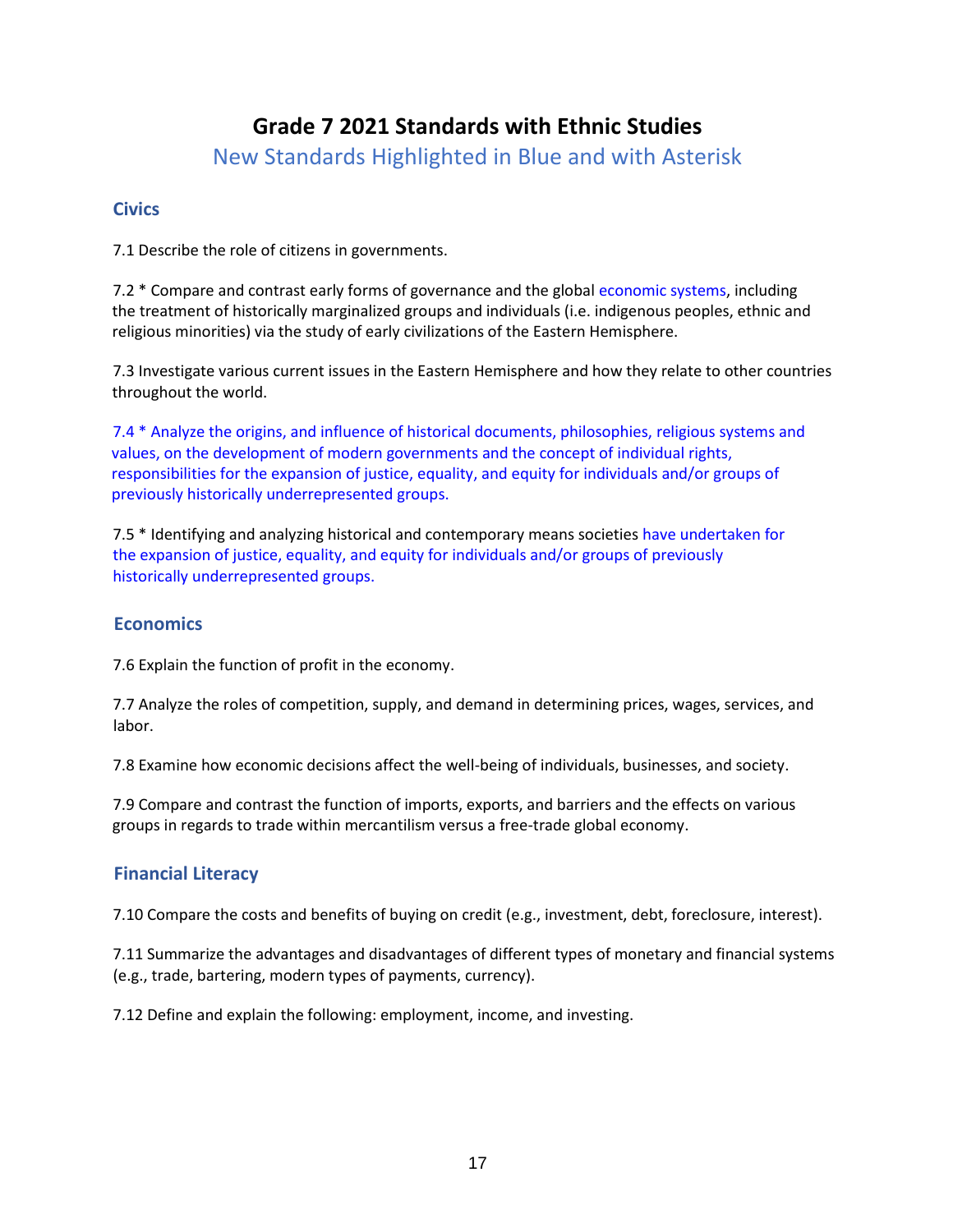#### **Geography—Eastern Hemisphere**

7.13 Construct and use maps, graphs, charts, models, and databases to make analytical inferences and predictions regarding geographic distributions.

7.14 Interpret maps and other geographic tools to find patterns in human and physical systems.

7.15 \* Identify and describe how the relationship to land, utilization of natural resources, displacement, and land ownership impacts historically underrepresented identities, cultures, and communities in the Eastern Hemisphere.

7.16 Explain how changes in transportation and communication technology affect the spatial connections among human settlements and the diffusion of ideas and cultural practices.

7.17 Describe the historical and current physical, cultural, and economic characteristics of ecoregions.

7.18 Explain how technological developments, societal decisions, and personal practices influence sustainability in the Eastern Hemisphere.

7.19 Determine and explain the interdependence of people around the world during significant eras or events.

## **Historical Knowledge (Eastern Hemisphere – World History)[Ancient-Current<sup>3</sup> ]**

7.20 \* Identify and examine the roles and impact of diverse groups of people (social roles, political and economic structures and, family and community systems) across indigenous civilizations, ethnic and religious groups, and other historically underrepresented groups throughout the Eastern Hemisphere.

7.21 Describe and compare the beliefs, the spread, and the influence of religions (monotheism and polytheism).

7.22 Compare the political, technological, and cultural achievements of individuals and groups; and the transformation of cultures and civilizations.

7.23 Examine the importance of trade routes and trace the rise of cultural centers.

 $3$  The 7th grade year focus is on the history of Africa, Asia, and Europe. The intention of the Grade 7 world history is to create a more inclusive history beyond the "Fertile Crescent", Greece, and Rome. The empires and cultures of Africa and Asia beyond the Middle East, are also excellent choices to match the standards. When possible, connections and relevance to current events the region of study should be linked to the Grade 7 Standards.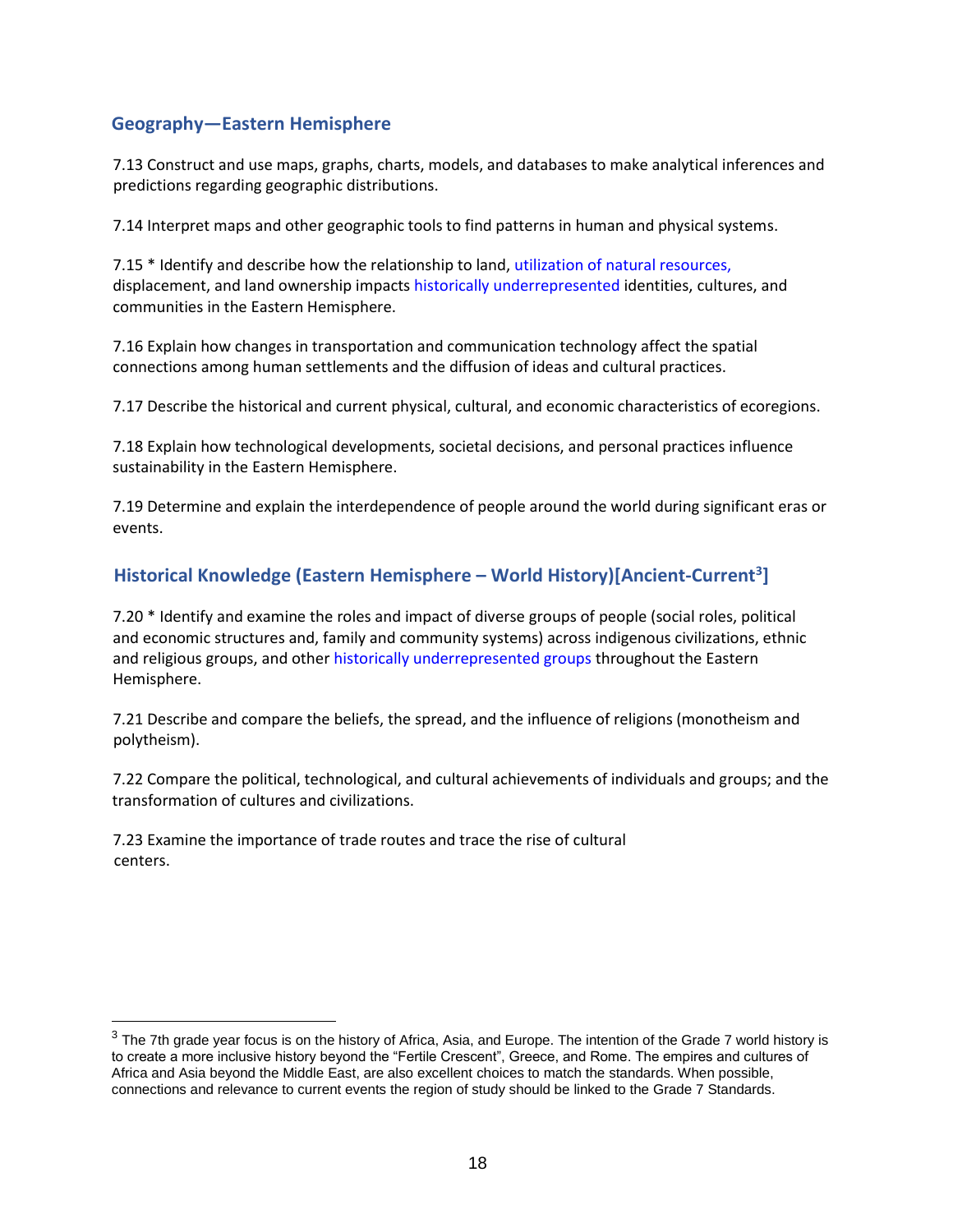#### **Historical Thinking**

7.24 Compare alternative ways that historical periods and eras are designated and time is marked in the Eastern Hemisphere (e.g. since time immemorial, ad infinitum, linear, cyclical, lunar, solar, BCE, CE, BC, AD, decade, century, millennium).

7.25 Identify the motivations, tools, and implications of power, authority, and governance as it relates to systems and tools of oppression (e.g., bias, injustice, discrimination, racism, antisemitism, and stereotypes) and its impact on ethnic and religious groups and other historically marginalized groups of the Eastern Hemisphere.

7.26 \* Identify and analyze the causes and effects of oppression and resistance in the living histories of historically marginalized groups in the Eastern Hemisphere.

#### **Social Science Analysis**

7.27 Critique and analyze information for point of view, historical context, distortion, propaganda, and relevance including sources with conflicting information.

7.28 Draw on multiple disciplinary lenses to analyze how a specific problem can manifest itself at local, regional, and global levels over time, identifying its characteristics and causes, and the challenges and opportunities faced by those trying to address the problem.

7.29 Assess individual and collective capacities to take informed action to address local, regional, and global problems, taking into account a range of possible levers of power, strategies, and potential outcomes.

7.30 Construct arguments using claims and evidence from multiple sources and diverse media while acknowledging the strengths and limitations of the arguments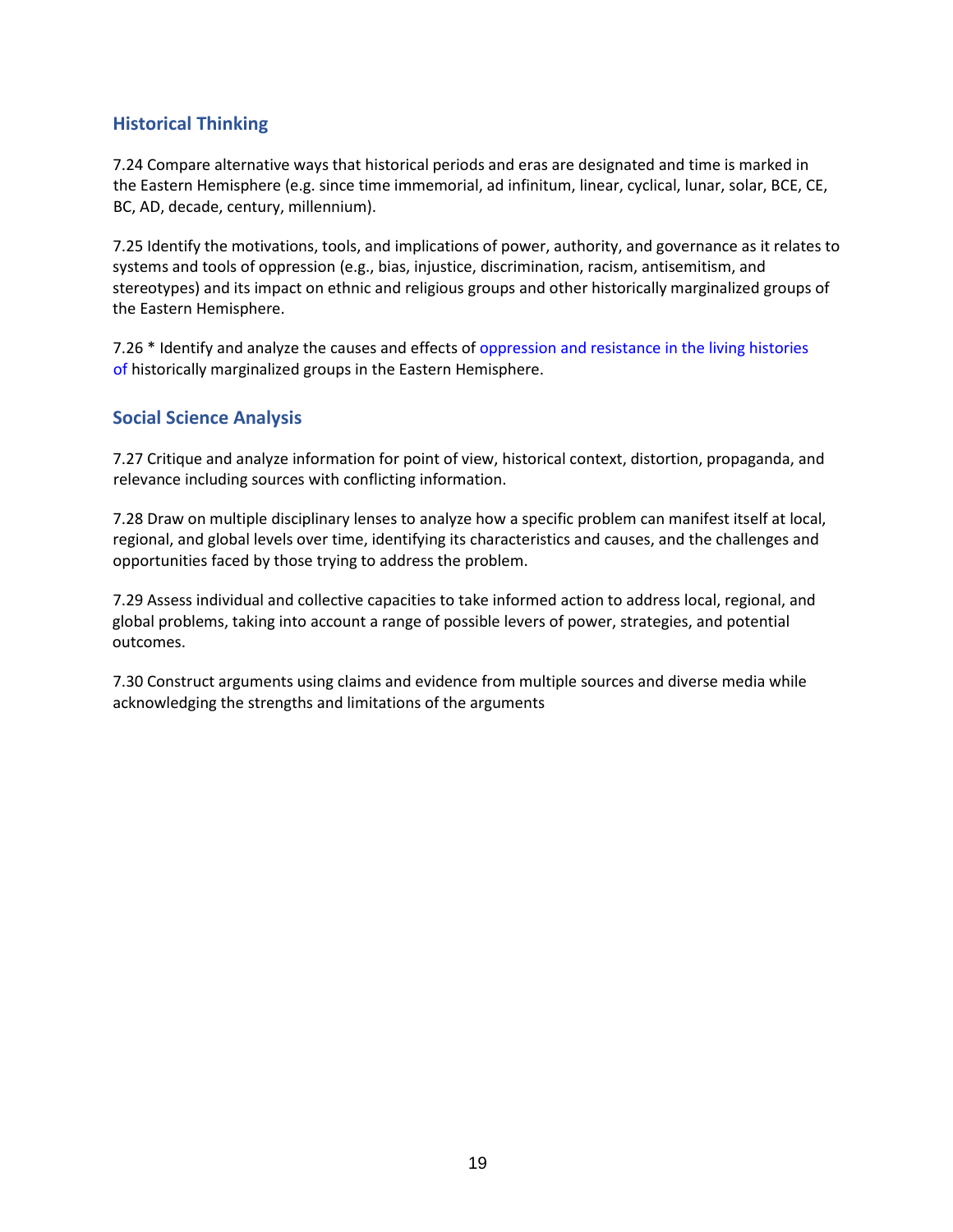## **Grade 8 2021 Standards with Ethnic Studies**

New Standards Highlighted in Blue and with Asterisk

#### **Civics and Government**

8.1 Compare and contrast the Articles of Confederation to the U.S. Constitution.

8.2 Identify and understand how to apply the rights and responsibilities of individuals under the Constitution.

8.3 Compare and contrast how European governments and the United States government interacted with Indigenous peoples.

8.4 Examine the evolution of political parties and interest groups and their effect on events, issues, and ideas.

8.5 \* Examine and analyze significant documents establishing civil rights in the United States and Oregon, including (but not limited to) the Constitution, Bill of Rights, 13th -15th Amendments and Oregon Constitution

8.6 \* Examine and evaluate legal structures (e.g., Black Codes, Jim Crow, etc.) and Supreme Court decisions up to 1900 and their lasting impact on the status, rights, and liberties of historically underrepresented individuals and groups.

8.7 \* Analyze the methods of individuals and movements responsible/necessary for the expanding eligibility of citizenship and the continuing struggle for the expansion of rights and responsibility for ethnic and other historically underrepresented groups at both the local and national level.

8.8 Analyze important political and ethical values such as freedom, democracy, equality, equity, and justice embodied in documents such as the Declaration of Independence, the United States Constitution, and the Bill of Rights.

8.9 \* Compare historical and contemporary means of changing societies and identify individuals and/or groups<sup>4</sup> promoting the common good including the importance of advocacy and activism related to socio-economic resistance (i.e. civil rights, LGBTQ+ rights, worker's rights) for the expansion of justice, equality, and equity for individuals and/or groups of previously historically underrepresented groups.

<sup>4</sup> American Indian/Alaska Native/Native Hawaiian or Americans of African, Asian, Pacific Island, Chicano, Latino, or Middle Eastern descent, religious groups, and other traditionally marginalized groups (women, people with disabilities, immigrants, refugees, and individuals who are lesbian, gay, bisexual, or transgender).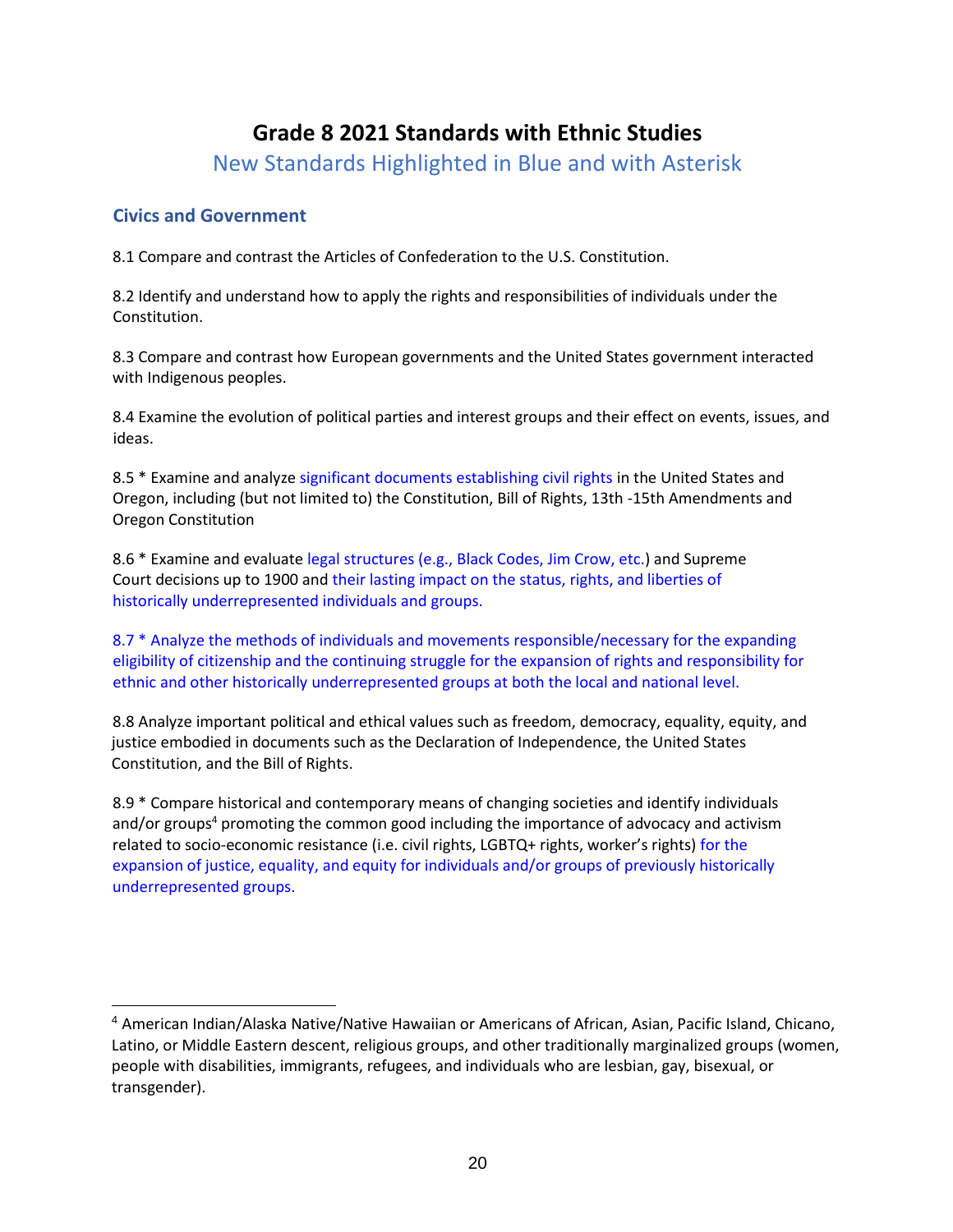8.10 Explain the specific roles and responsibilities of citizens in a participatory democracy.

8.11 Compare and contrast the United States' republican form of government to direct democracy, theocracy, oligarchy, authoritarianism, and monarchy.

#### **Economics**

8.12 Analyze the roles of competition, supply, and demand in determining prices, wages, services, labor, credit, taxes, tariffs, and foreign currencies.

8.13 Assess the function of imports, exports, innovation, and entrepreneurship in a market economy

8.14 \* Examine and explain the significance of historic and modern-day exploitative labor systems (e.g., enslavement, chattel slavery, indenture, human trafficking, peonage, convict leasing, sharecropping, migrant labor, and immigrant labor) in the development of the economic system in the U.S.

#### **Financial Literacy**

8.15 Compare and contrast different types of financial institutions and the services they provide (e.g. fees, services)

8.16 \* Explain how compound interest can generate both wealth and debt.

8.17 \* Define and analyze the concept of "fair lending practices" and the history of discrimination and systemic inequalities in the US financial system.

8.18 Describe how marketing and advertising can influence financial decision-making such as spending and saving decisions.

#### **Geography**

8.19 Interpret maps to identify the growth and development of the United States (such as spatial population density, mental maps, and spatial patterns of world trade).

8.20 Identify and describe patterns and networks of economic interdependence, migration, settlement, cultural diffusion, and modern technological development.

8.21 Explain how technological developments (such as the cotton gin, roads, railroads, canals, etc.), societal decisions, and personal practices interact with the physical environment in the United States (e.g sustainability, economics ecosystems).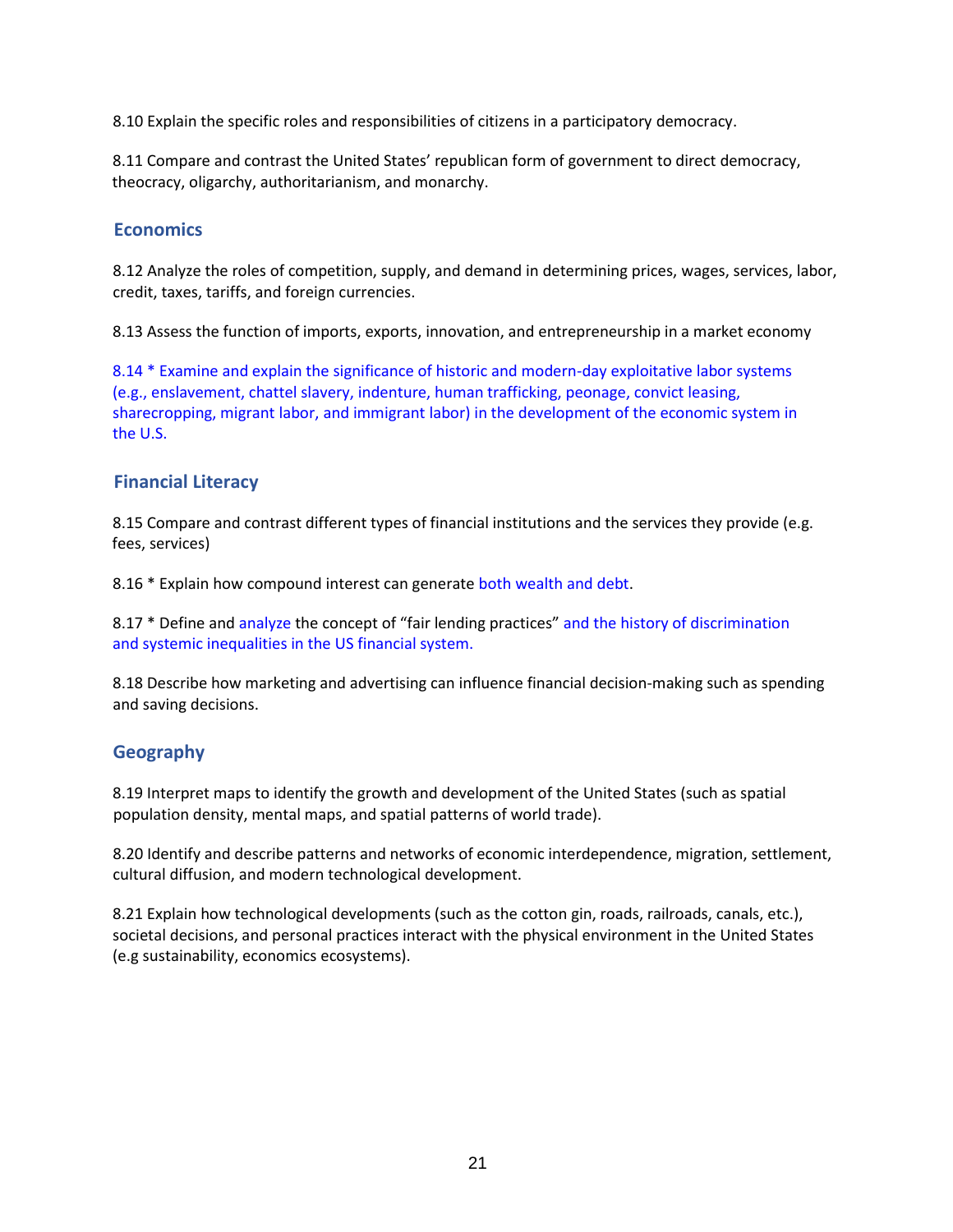## **Historical Knowledge (Focus: US History) [1776 to Reconstruction<sup>5</sup> ]**

8.22 \* Evaluate continuity and change over the course of United States history by analyzing examples of class, gender, religious, regional, and racial conflict, compromise, cooperation, interdependence, and the pursuit of social justice from multiple perspectives.

8.23 Evaluate the continuity and change over the course of United States history by analyzing the key people and events from the 1780s through Reconstruction.

8.24 \* Examine the causes of westward expansion, the resulting cultural and physical genocide, and the methods of resistance, change, and adaptation, by indigenous peoples in response to the invasion of their lands.

8.25 \* Evaluate the impact of the intersectionality of what constitutes identity including, including but not limited to, gender, age, race, ethnicity, religion, physical and mental disability, and class on the living histories and experiences of peoples, groups, and events.

8.26 Analyze the figures, groups, events, and philosophies that led to the United States' colonial independence from British Rule.

8.27 \* Determine and explain the importance and contributions (products, events, actions, and ideas) of key people, cultures, and ethnic groups<sup>6</sup>, religious groups, and other historically underrepresented groups in Oregon, the United States, and the world.

8.28 \* Critique and analyze historical events to recognize power, authority, religion, economics, and governance as they relate to systemic oppression and its impact on Indigenous peoples, ethnic and religious groups, and other historically marginalized groups in the colonial and modern era.

8.29 \* Identify and analyze the forms of resistance utilized by enslaved people, including self emancipation, sabotage, and rebellion.

#### **Historical Thinking**

 $\overline{a}$ 

8.30 Use and interpret relevant primary and secondary sources pertaining to U.S. History from multiple perspectives.

8.31 Synthesize information and data to construct an account of historical events that includes multiple sources and varied perspectives.

<sup>&</sup>lt;sup>5</sup> The Grade 5 Standards included Exploration through the Articles of Confederation. Grade 8 Standards can review the early Republic through the end of the Civil War and Reconstruction. When possible, connections and relevance to current events and the early history of the U.S. should be linked to the Grade 8 Standards.

<sup>&</sup>lt;sup>6</sup> American Indian/Alaska Native/Native Hawaiian or Americans of African, Asian, Pacific Island, Chicano, Latino, or Middle Eastern descent, religious groups, and other traditionally marginalized groups (women, people with disabilities, immigrants, refugees, and individuals who are lesbian, gay, bisexual, or transgender).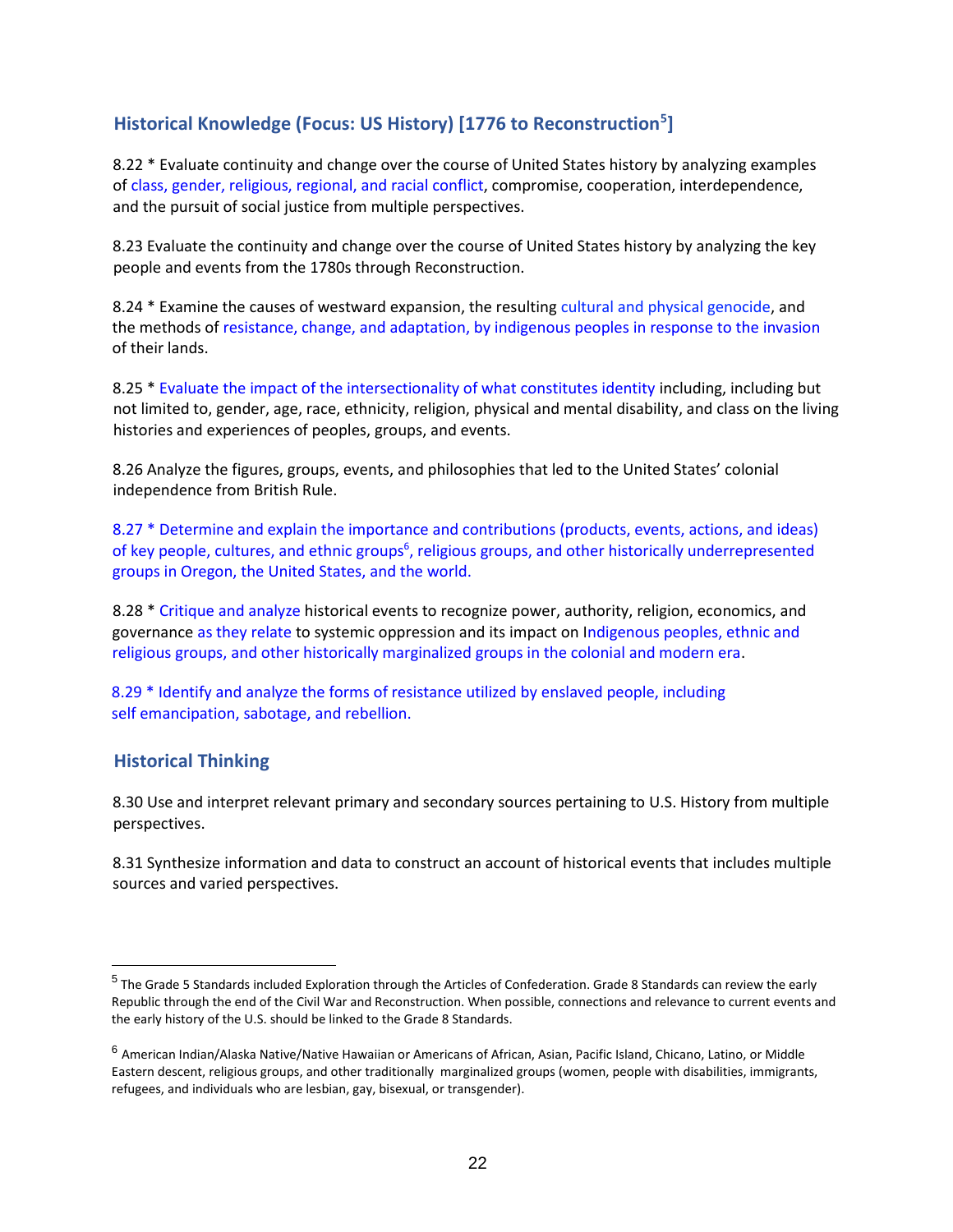8.32 \* Identify and analyze methods of subversion, resistance, challenge, and perseverance, within and among the intersecting identities of ethnic and social groups traditionally excluded from historical narratives.

#### **Social Science Analysis**

8.33 Critique and analyze information for point of view, historical context, distortion, bias, propaganda, and relevance including sources with conflicting information in order to question the dominant narratives in history.

8.34 Analyze how a specific problem can manifest itself at local, regional, and global levels over time, identifying its characteristics and causes, and the challenges and opportunities faced by those trying to address the problem.

8.35 Analyze and apply a range of deliberative and collaborative procedures to make decisions and take informed action.

8.36 Construct explanations using reasoning, correct sequence, examples, and details with relevant information and data while acknowledging the strengths and weaknesses of the explanations.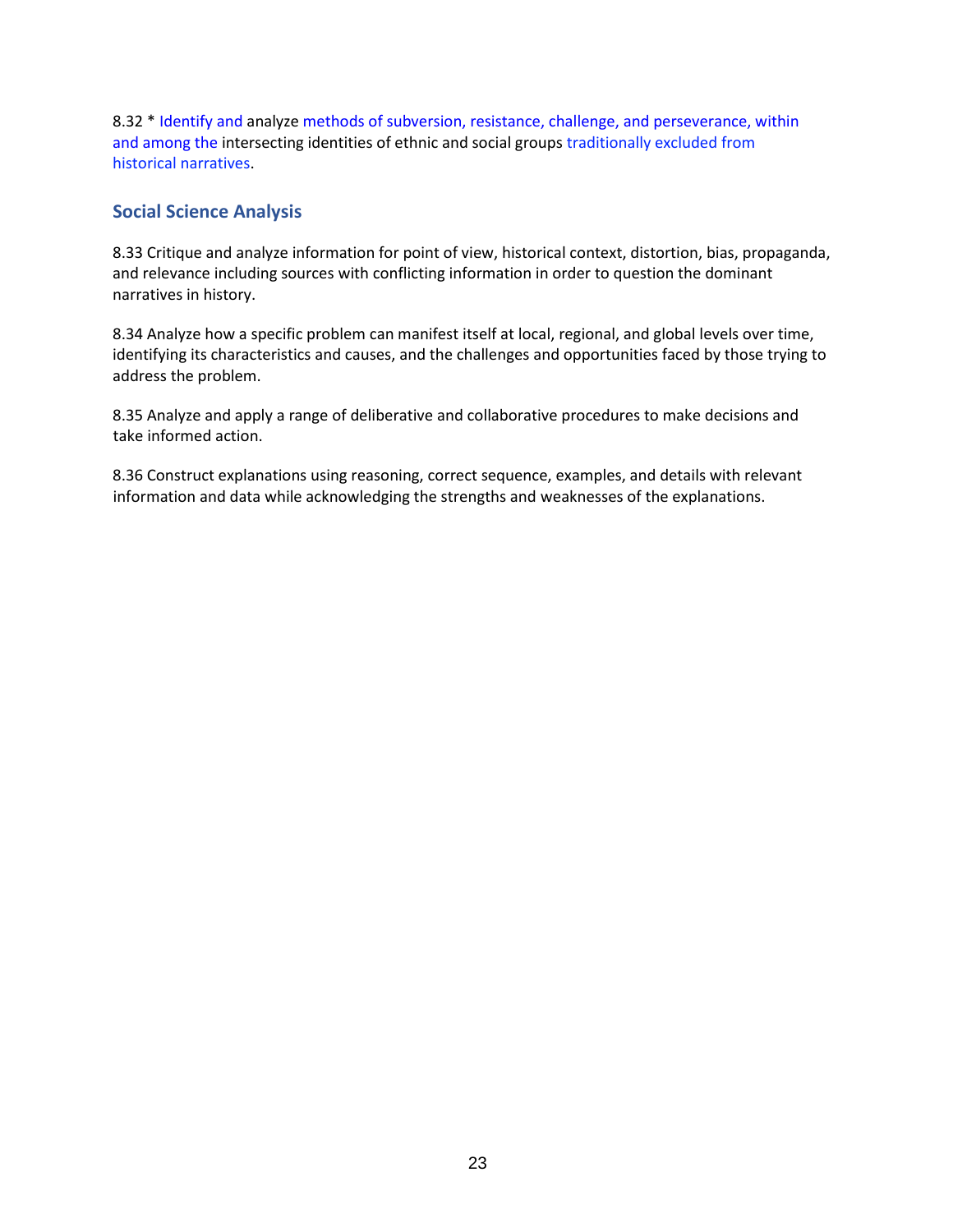## **High School 2021 Standards with Ethnic Studies**

New Standards Highlighted in Blue and with Asterisk

#### **Civics and Government**

HS.1 \* Analyze the positive and negative implications of the US Constitution, Bill of Rights and Amendments, Supreme Court decisions, Federal Laws, and executive orders, for political, legal, economic, and social equality for all, including traditionally marginalized groups.

HS.2 \* Identify and analyze the existence and perpetuation of discrimination and inequity in the local, state, national, or global context.

HS.3 \* Identify, discuss, and explain the exclusionary language and intent of the Oregon and U.S. Constitution and the provisions and process for the expansion and protection of civil rights.

HS.4 \* Describe core elements of early governments that are evident in United States government structure.

HS.5 \* Compare and contrast the United States' republican form of government to direct democracy, theocracy, oligarchy, authoritarianism, and monarchy.

HS.6 \* Examine institutions, functions and processes of the United States government.

HS.7 \* Evaluate the relationships among governments at the local, state, tribal, national, and global levels.

HS.8 \* Examine the institutions, functions, and processes of Oregon's state, county, local and regional governments.

HS.9  $*$  Analyze political parties, interest and community groups, and mass media and how they influence the beliefs and behaviors of individuals, and local, state, and national constituencies.

HS.10 \* Analyze United States foreign policy and the role of institutions and interest groups in creating policy and evaluate their impact on the United States and the international community.

HS.11. \* Analyze and evaluate the methods for challenging, resisting, and changing society in the promotion of equity, justice and equality.

#### **Economics Microeconomics/Decision Making**

HS.12 \* Analyze how determinants cause supply and demand to shift and the impact on secondary markets.

HS.13 \* Analyze how incentives influence choices that may result in policies with a range of costs and benefits for different groups.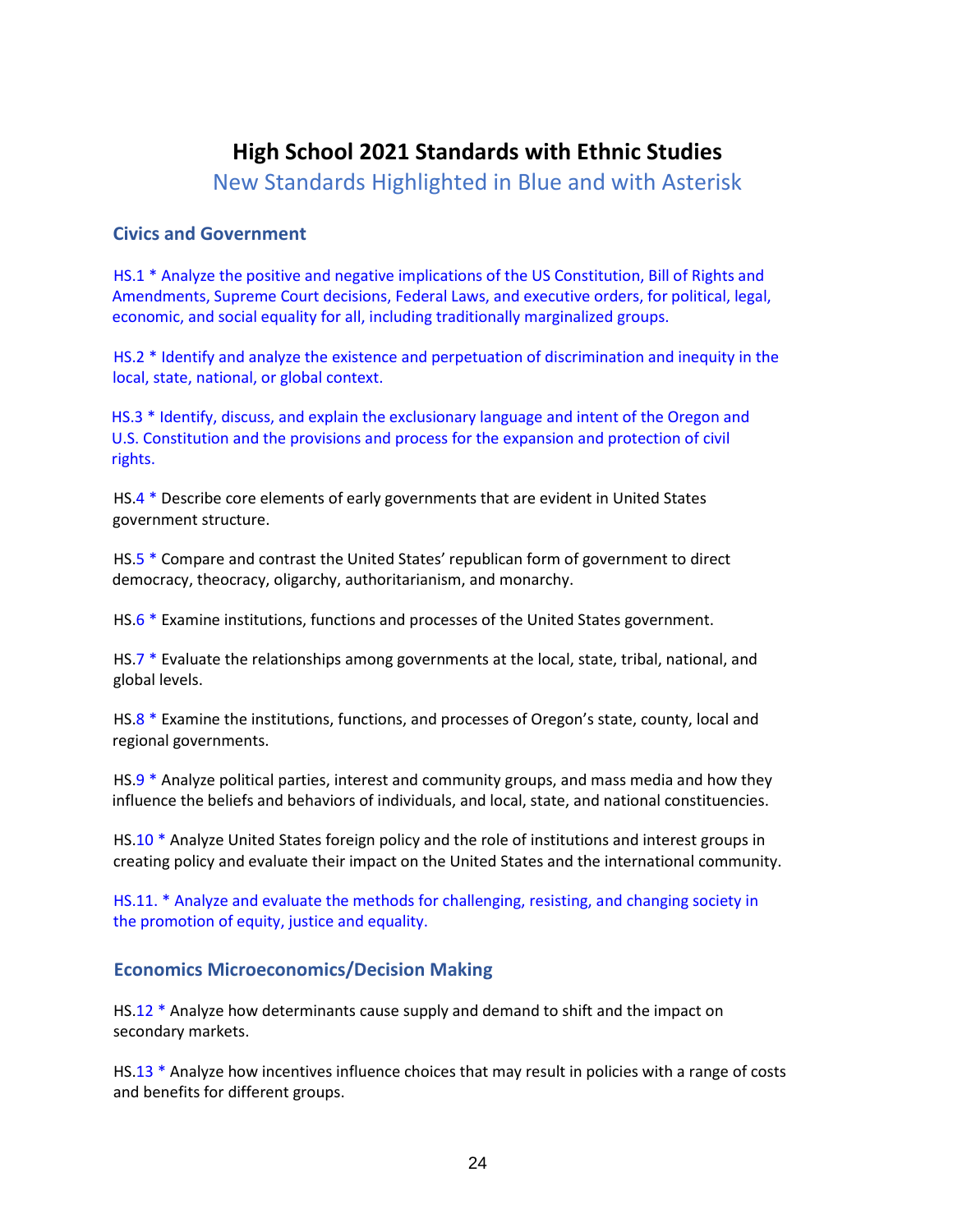#### **National Economy**

HS.14 \* Evaluate the selection of monetary and fiscal policies in response to a variety of economic conditions and indicators and the role and function of the Federal Reserve.

HS.15 \* Analyze benefits and risks of various methods of organizing a business. (entrepreneurship, sole proprietorship, partnerships, joint ventures, and corporations, private vs. public).

HS.16 \* Use economic indicators to analyze the current and future state of the economy.

HS.17 \* Analyze the impact of the use of slavery and other exploitative labor systems (e.g., indenture, peonage, convict leasing, sharecropping, bracero program, migrant labor, Chinese immigrants labor, contemporary prison labor) on the development of the U.S. infrastructure, wage-competition, trade, and standards of living in local, state, and global markets.

HS.18 \* Explain the function of the stock market.

HS.19 \* Interpret the "circular flow" of economic activity and the role of producers, consumers, and government.

HS.20 \* Identify and explain how the business cycle has a positive and negative disparate impact on the allocation of resources for producers and consumers, including traditionally underrepresented groups, in multiple communities in urban, rural, regional, and global economies.

HS.21 \* Analyze the ways in which incentives and competition influence Production and distribution in a market system.

HS.22 \* Describe the potential intended and unintended benefits and negative consequences of government economic programs and policies on the welfare and well-being of individuals and groups including traditionally marginalized groups.

#### **Global Economy**

HS.23 \* Explain how the global economy has developed and describe the involvement of free trade, comparative advantage, specialization, and interdependence.

HS.24 \* Explain how current globalization trends and policies affect economic growth, labor markets, labor conditions, human rights, the environment, and resource and income distribution in different nations.

HS.25 \* Describe characteristics of command, market, traditional, and mixed economies and the effect on jobs and standards of living.

HS.26 \* Explain why advancements in technology and investments in capital goods and human capital increase economic growth and standards of living.

HS.27 \* Analyze the role of comparative advantage in international trade of goods and services.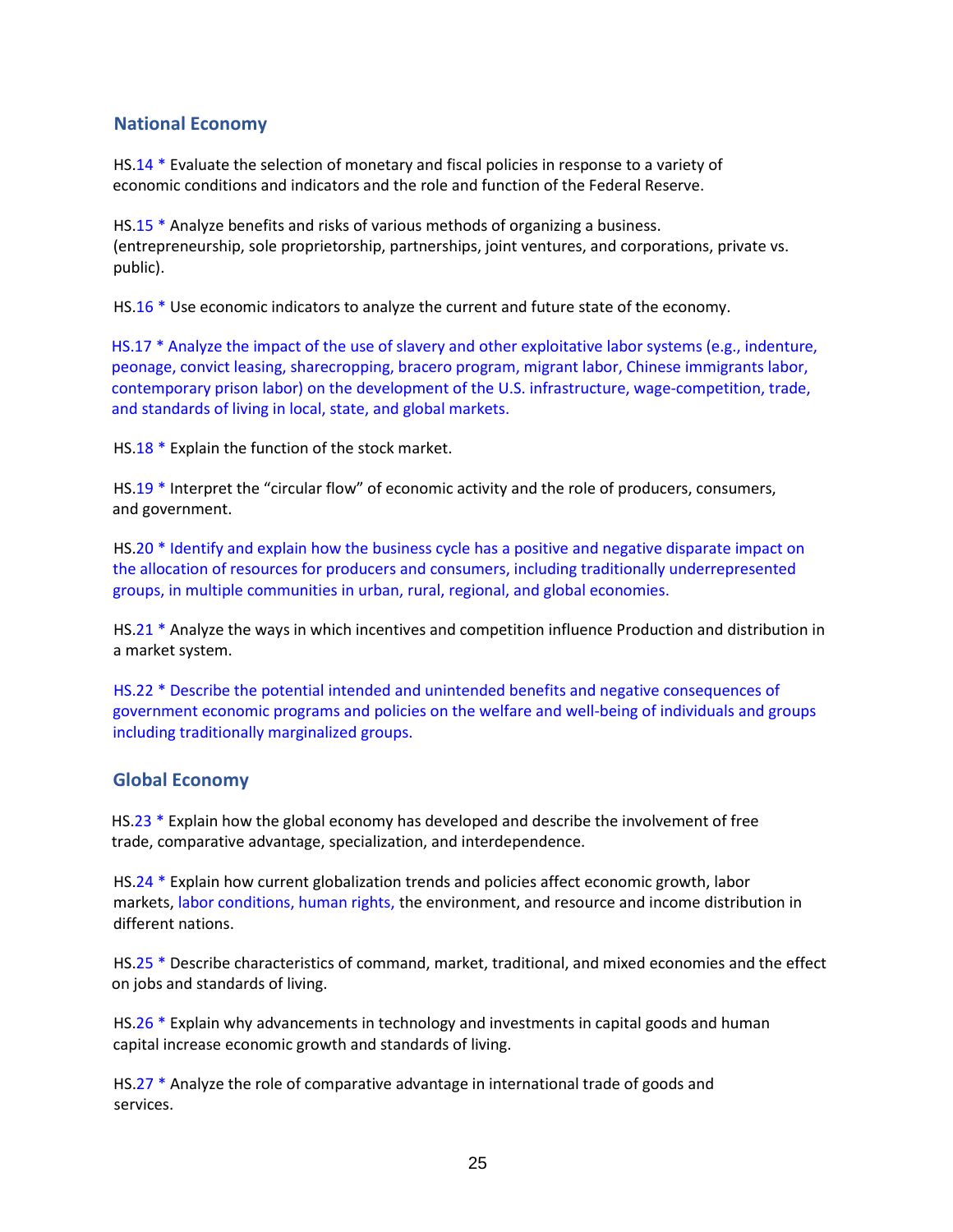### **Financial Literacy**

HS.28 \* Identify strategies of establishing and maintaining a good credit rating, and identify and evaluate sources of credit and their advantages and disadvantages.

HS.29 \* Explain and analyze the kinds and costs of insurance as a form of risk management (e.g., auto, health, renters, home, life, disability).

HS.30 \* Evaluate how consumers can protect themselves from fraud, identity theft, predatory lending, bankruptcy, and foreclosure.

HS.31 \* Compare and contrast tools for managing and protecting personal finances.

HS.32 \* Identify financial institutions in the community and their purpose (such as banks, credit unions, consumer/business loans, deposit insurance, investments/trust services, non-traditional banking).

HS.33 \* Compare and contrast different investment options in weighing risk versus return to meet financial goals for long- term investment (such as stocks, bond, precious metals, rare earths, CDs, mutual funds, IRAs, 401ks, college savings/529, real estate, pension plans, Social Security).

HS.34 \* Identify and explain strategies for creating a budget that balances income and expenses and encourages saving for emergencies and long-term financial goals, such as retirement.

HS.35  $*$  Compare and contrast the various types of loans available, how to obtain them and the function of compounding interest and explain the costs and benefits of borrowing money for postsecondary education.

HS.36 \* Identify goods and services funded through local taxes (such as snow removal, waste management, law enforcement) and assess the effects of taxes on personal income.

HS.37 \* Analyze how external factors such as marketing and advertising techniques might influence spending and saving decisions.

#### **Geography**

HS.38 \* Use technologies to create maps to display and explain the spatial patterns of cultural and environmental characteristics at multiple scales.

HS.39 \* Use maps, satellite images, photographs, and other representations to explain relationships between the locations of places and regions and their political, cultural, and economic dynamics.

HS.40 \* Use geographic data to analyze the interconnectedness of physical and human regional systems (such as a river valley and culture, water rights/use in regions, choice/impact of settlement locations) and their interconnectedness to global communities.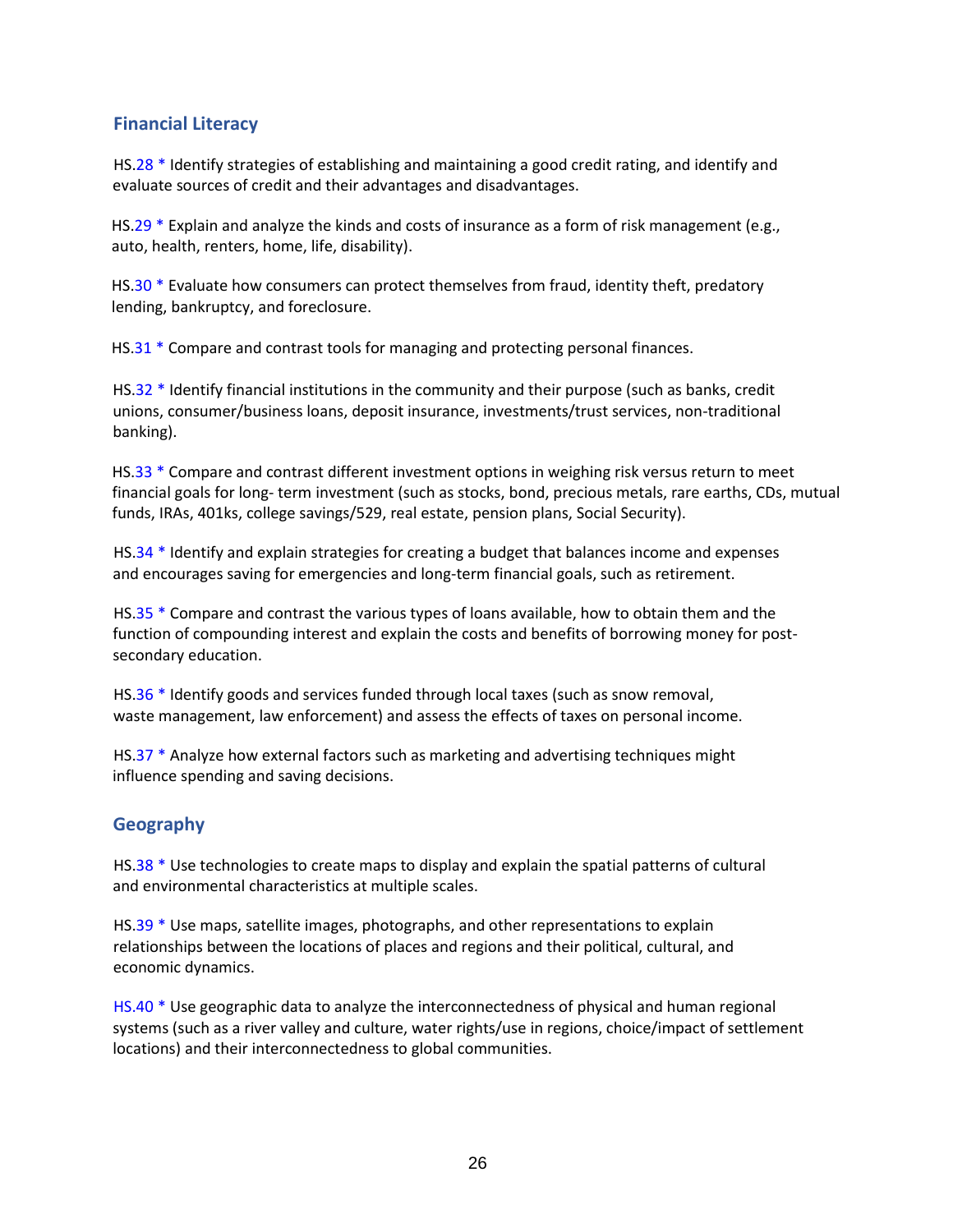HS.41 \* Analyze migration patterns to understand the relationships among major events, government policies, private action, and spatial diffusion of ideas, technologies, and cultural practices, in the distribution of human populations, segregation of communities, and marginalization and empowerment of individuals and groups.

HS.42 \* Analyze the impact of economic activities and political decisions on spatial patterns within and among urban, suburban, and rural regions.

HS.43 \* Evaluate how economic globalization and the expanding use of scarce resources contribute to conflict and cooperation within and among countries.

HS.44 \* Assess how changes in the environmental and cultural characteristics of a place or region influence spatial patterns of trade, land use, and issues of sustainability.

HS.45 \* Identify and explain how political and economic power dynamics throughout time have influenced cultural and environmental characteristics of various places and regions.

HS.46 \* Analyze how humans have used technology to modify the physical environment (e.g., dams, tractor, housing types, and transportation systems).

HS.47 \* Assess the impact of human settlement activities on the environmental and cultural characteristics of specific places and regions.

HS.48 \* Determine the influence of long-term climate change and variability on human migration, settlement patterns, resource use, and land uses at local-to-global scales.

HS.49 \* Evaluate the consequences of human-made and natural catastrophes on global trade, politics, and human migration.

HS.50 \* Identify and analyze how map-making, zoning, and other policy decisions create social, political, and economic realities for various population groups.

HS.51 \* Explain how power and privilege influence where people live and how they interact with their environment at the intergroup and institutional levels and how they have been affected.

### **Historical Knowledge [United States History Post Reconstruction – Present & World History]**

HS.52 \* Evaluate continuity and change over the course of world and United States history.

HS.53 \* Analyze the complexity of the interaction of multiple perspectives to investigate causes and effects of significant events in the development of world, U.S., and Oregon history.

HS.54 \* Explain the development and significance of major philosophies, world religions, faiths, belief systems, including "non-Western" religion and belief systems.

HS.55 \* Analyze and explain the significance of the interaction of major world religions, faiths, belief systems, philosophies, and writings in the development of local, state, national, and global society.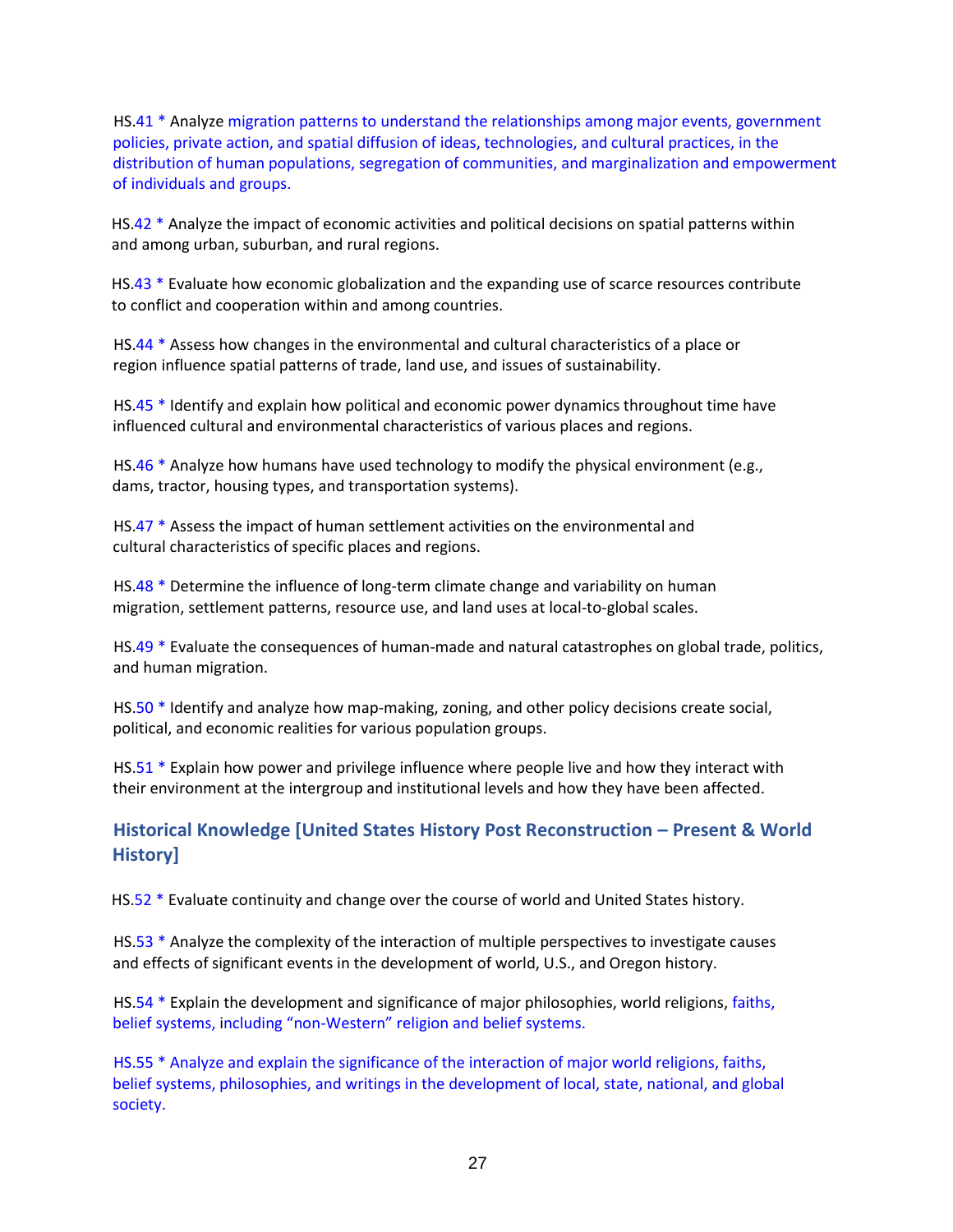HS.56 \* Analyze the historical development and impact of major scientific and technological innovations, political theory, and art and literature.

HS.57 \* Examine and evaluate the origins of fundamental political debates and how conflict, compromise, and cooperation have shaped unity and diversity in world, U.S., and Oregon history.

HS.58 \* Analyze ideas critical to the development of social, labor, and political movements in history.

HS.59 \* Analyze and explain the history of the American Indian/Alaska Natives/Native Hawaiians in Oregon and the United States regarding their culture, tribal sovereignty, and issues of concern, past and present.

HS.60 \* Analyze and explain the historic and contemporary examples of social and political conflicts and compromises including the actions of traditionally marginalized individuals and groups addressing inequities, inequality, power, and justice in the U.S. and the world.

HS.61 \* Analyze and explain the multiple experiences and perspectives of ethnic and traditionally marginalized groups to investigate conflicting interpretations of past and present events of national and/or global interest.

HS.62 \* Identify, analyze, and celebrate the histories and contributions of traditionally marginalized groups<sup>7</sup> and individuals in shaping the cultures of Oregon, the United States, and the world.

HS.63 \* Examine the personal and historical development of identity, including concepts of race, ethnicity, gender, sexual orientation, and religion.

HS.64 \* Analyze the significance of identity in the distribution and accumulation of social, political, and economic power.

HS.65 \* Identify and explain strategies of survivance, resistance and societal change by individuals and traditionally marginalized groups confronting discrimination, genocide, and other forms of violence, based on race, national origin, ethnicity, religion, sexual orientation, and gender.

HS.66 \* Identify and analyze the nature of structural and systemic oppression on LGBTQ, people experiencing disability, ethnic and religious groups, as well as other traditionally marginalized groups, and their role in the pursuit of justice and equality in Oregon, the United States, and the world.

#### **Historical Thinking**

 $\overline{a}$ 

HS.67 Evaluate historical sources for perspective, limitations, accuracy, and historical context.

HS.68 Select and analyze historical information, including contradictory evidence, from a variety of primary and secondary sources to support or reject a claim.

<sup>7</sup> Traditionally marginalized/underrepresented groups should include, women, people with disabilities, immigrants, refugees, seniors/elders, and individuals who are lesbian, gay, bisexual, or transgender.